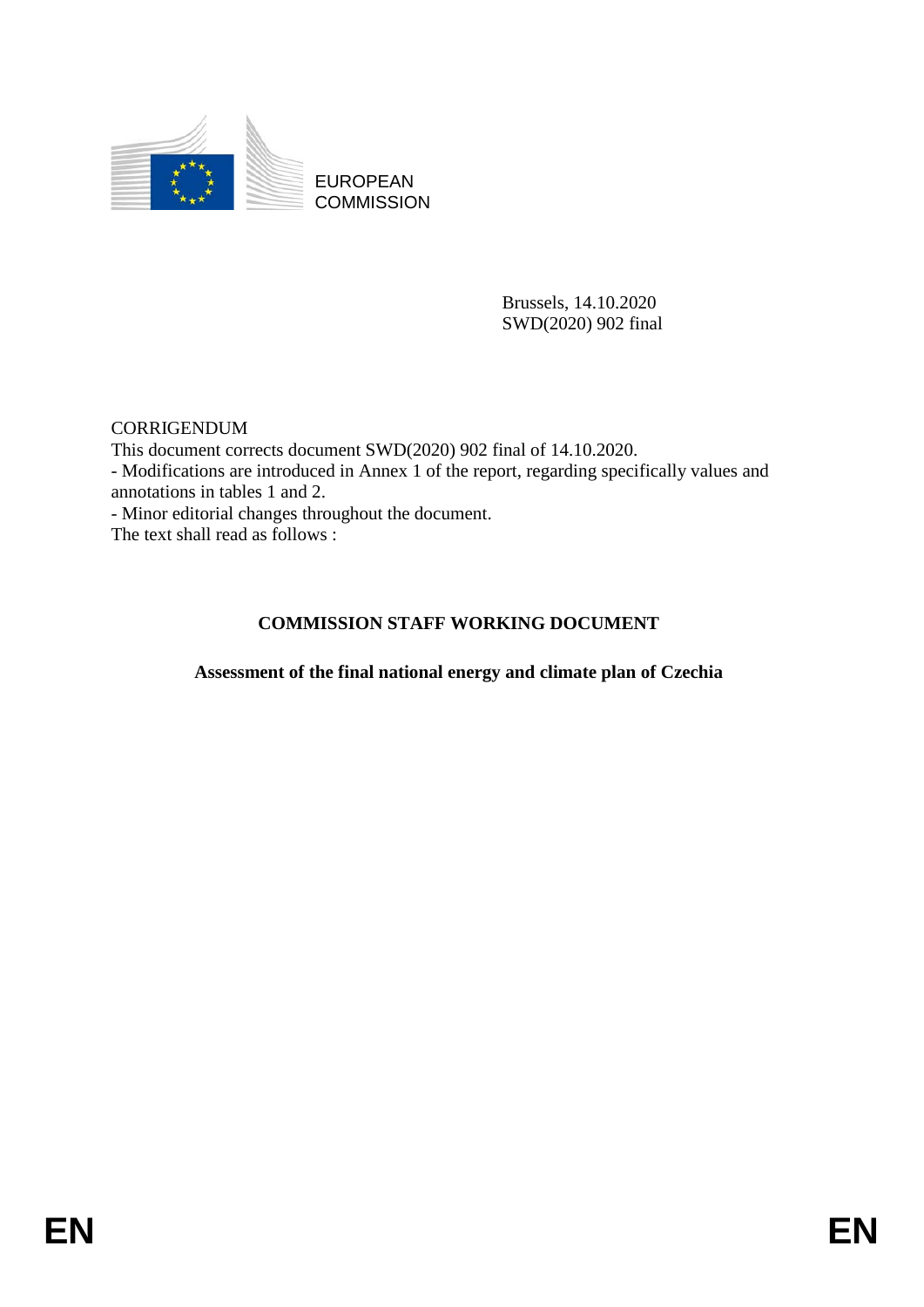## **Table of contents**

| 1.               |                                                                                                                     |  |
|------------------|---------------------------------------------------------------------------------------------------------------------|--|
| 2.               | FINALISATION OF THE PLAN AND CONSIDERATION OF COMMISSION                                                            |  |
|                  |                                                                                                                     |  |
|                  |                                                                                                                     |  |
| 3.               | ASSESSMENT OF THE AMBITION OF OBJECTIVES, TARGETS AND<br>CONTRIBUTIONS AND OF THE IMPACT OF SUPPORTING POLICIES AND |  |
|                  |                                                                                                                     |  |
|                  |                                                                                                                     |  |
|                  |                                                                                                                     |  |
|                  |                                                                                                                     |  |
|                  |                                                                                                                     |  |
|                  |                                                                                                                     |  |
|                  |                                                                                                                     |  |
| $\overline{4}$ . | COHERENCE, POLICY INTERACTIONS AND INVESTMENTS  14                                                                  |  |
| 5.               | GUIDANCE ON THE IMPLEMENTATION OF THE NATIONAL ENERGY<br>AND CLIMATE PLAN AND THE LINK TO THE RECOVERY FROM THE     |  |
|                  |                                                                                                                     |  |
|                  |                                                                                                                     |  |
|                  |                                                                                                                     |  |
|                  | ANNEX I: POTENTIAL FUNDING FROM EU SOURCES TO CZECHIA, 2021-2027 22                                                 |  |
|                  | Table 1:                                                                                                            |  |
|                  | Table 2:                                                                                                            |  |
|                  | ASSESSMENT<br>OF HOW COMMISSION<br><b>ANNEX</b><br>DETAILED<br>$\mathbf{H}$<br>$\equiv$                             |  |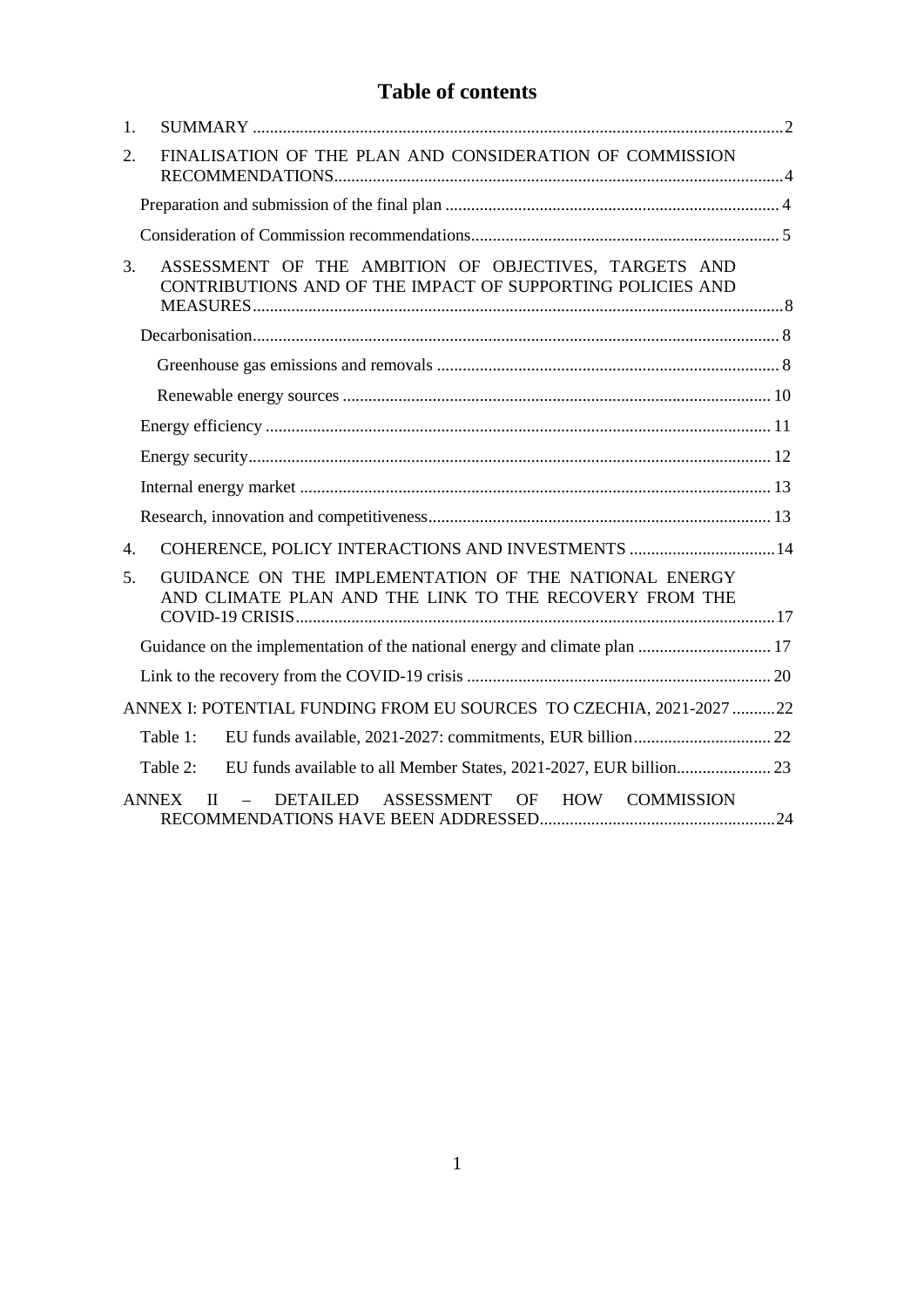### <span id="page-2-0"></span>**1. SUMMARY**

Czechia's final national energy and climate plan  $(NECP)^1$  $(NECP)^1$  sets a target of reducing total greenhouse gas emissions by 44 Mt by 2030, corresponding to a 30% reduction relative to 2005 and implies a similar level of ambition. Under the Effort Sharing Regulation (ESR), Czechia has a binding national target for **greenhouse gas (GHG) emissions** not covered by the EU Emissions Trading System (EU ETS) of -14% by 2030, compared to 2005. While with existing measures the projected emissions reductions correspond to 12.5%, with additional measures, the binding national target under the Effort Sharing Regulation would only be attained if the LULUCF commitment is met. The national long-term GHG reduction objective is -80% in 2050, as set out in the National Long-Term Strategy. The main policy measures to attain the 2030 target include promoting electromobility and sustainable transport, and providing incentives for renovating buildings. As regards the contribution of the land use, land use change and forestry (**LULUCF**) sector, less removals are projected with additional measures than with existing measures, due to increased bioenergy use, and the plan states that with accounting rules applied Czechia is unlikely to generate credits to be used for ESR compliance.

Czechia's **renewable energy** contribution to the 2030 EU-level target is 22% of gross final energy consumption in 2030. This is an increase of 1.2 percentage points over the draft plan, but is considered unambitious as it is below the share of 23% by 2030 resulting from the formula in Annex II to Regulation (EU) 2018/1999 on the Governance of the Energy Union and Climate Action (the Governance Regulation). Czechia plans to increase its share of electricity consumption from renewable sources to 16.9% by 2030, which constitutes a significant slowdown compared to 2010-2018, despite the massive cost reductions in wind and solar photovoltaic power generation (PV) and the increasing role of renewables in electrifying other sectors. For heating and cooling, Czechia plans to increase the share of renewable energy by 1.0 percentage point annually. This is below the indicative 1.1 percentage points set in the Directive (EU) 2018/2001 on the promotion of the use of energy from renewable sources (the Renewable Energy Directive).

For **energy efficiency,** the Czech contribution to the EU target translates into energy consumption levels of 41.4 Mtoe (primary energy consumption) and 23.7 Mtoe (final energy consumption). The first figure reflects a low level of ambition, while the second reflects a modest level of ambition<sup>[2](#page-2-2)</sup>. For Czechia, the cumulative target in line with Article 7 of the Energy Efficiency Directive is 11.03 Mtoe (462 PJ). The policy measures to attain the energy efficiency target are described clearly, but it remains unclear whether the planned measures are sufficient to attain the targeted savings by 2030. The 'energy efficiency first' principle is not explicitly applied. Czechia has provided in the final NECP some information about the energy efficiency of buildings, including a target to increase the depth and rate of building renovation. It has submitted its long-term renovation strategy.<sup>[3](#page-2-3)</sup>

<span id="page-2-1"></span> $\mathbf{1}$ <sup>1</sup> The Commission publishes this country-specific assessment alongside the 2020 Report on the State of the Energy Union (COM(2020)950) pursuant to Article 13 of Regulation (EU) 2018/1999 on Governance of the Energy Union and Climate Action.

<span id="page-2-2"></span> $\frac{2}{3}$  In accordance with the methodology described in SWD (2019) 212 final.

<span id="page-2-3"></span><sup>3</sup> Czechia submitted the long-term renovation strategy pursuant to Article 2a of Directive 2010/31/EU on the Energy Performance of buildings on 16 June 2020. However, this assessment is only based on the building-related elements provided in the final NECP.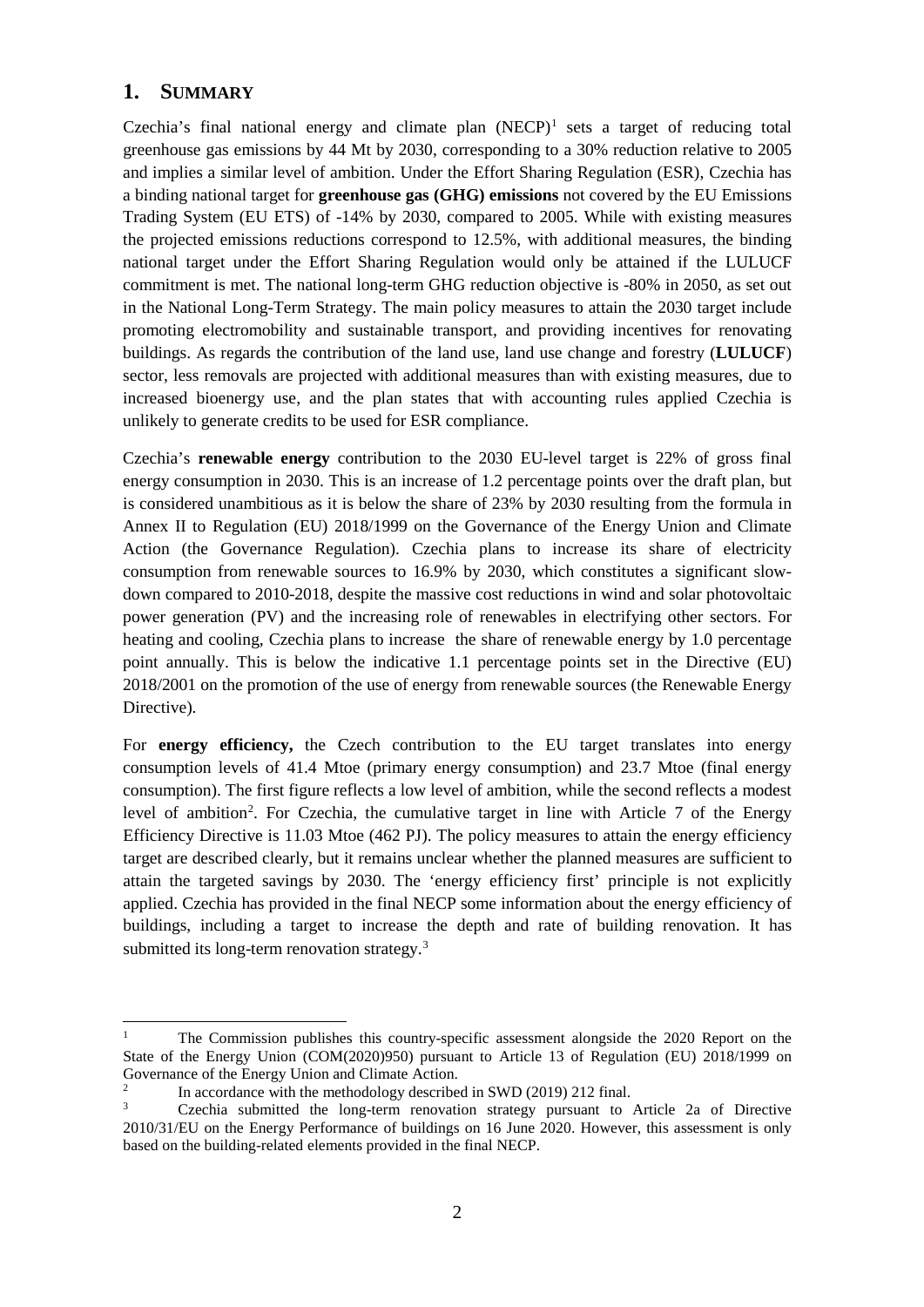In its plan, Czechia has set objectives for **energy security** to maintain import dependency of no more than 65% by 2030 and 70% by 2040. As regards the **internal energy market**, the plan outlines the envisaged reform in the electricity sector as well as some measures aimed at notably promoting a better integration of renewables at favouring the active role of prosumers and consumers. There are plans to increase the electricity **interconnection** level to at least 30% by 2030, well above the EU target of 15% by 2030.

Czechia has no specific quantifiable targets for public **research, development and innovation** related specifically to the Energy Union objectives. Rsearch areas relating to energy and climate are covered in the overall national research priorities.

Czechia has not provided any information about the total amount of **investment** it needs to implement the NECP between 2021 and 2030. However, the plan does contain information on the country's investment needs in the fields of renewable energy sources; energy efficiency; and infrastructure, including transmission system development. EU funding sources, ETS-related revenues and additional budgetary means are considered as funding sources. There is no impact assessment of planned policies and measures.

The final plan includes a list of renewable and **fossil fuel subsidies**. The list is largely consistent with the categories of subsidies identified in recent Commission analyses of energy subsidies. The plan gives no specific figures for fossil fuel subsidies, although they have been estimated in recent Commission analyses of energy subsidies.

The final plan does specifically address interactions with **air quality and emissions policy**, making reference to the national air pollution control programme under the National Emission Reduction commitments Directive<sup>[4](#page-3-0)</sup>. Projections for emissions of five pollutants regulated under this Directive are also provided, following the recommendation issued on the draft NECP, however the correspondence between the scenarios considered in this assessment and in the overall NECP is not entirely clear.

On **just and fair transition**, the plan presents the RESTART programme, designed to support the restructuring of Czechia's coal regions. This covers businesses and innovation, direct investment, R&D, human resources, social stabilisation, infrastructure, and the environment. However, there is no assessment of the social, economic and skills impacts of the transitions. The programme has been strengthened through the setting up of a Coal Commission which is responsible for completing a roadmap for the transition from coal to a climate-neutral economy.

Czechia refers to ongoing work on defining **energy poverty**. It considers the level of energy poverty to be very low, believes that it is already being addressed by general social measures, and does not propose any specific measures at this stage.

There are **several examples of good practices** in Czechia's final energy and climate plan. Specifically, the plan aims at ensuring that the energy and climate objectives and policies and measures are compatible with the objectives relating to landscape protection, to air quality and reduction of air pollutants and to water bodies quality, the safeguarding of biodiversity and soil protection. Furthermore, it incorporates support to organic farming development to reduce the use

<span id="page-3-0"></span> $\overline{A}$ Directive (EU) 2016/2284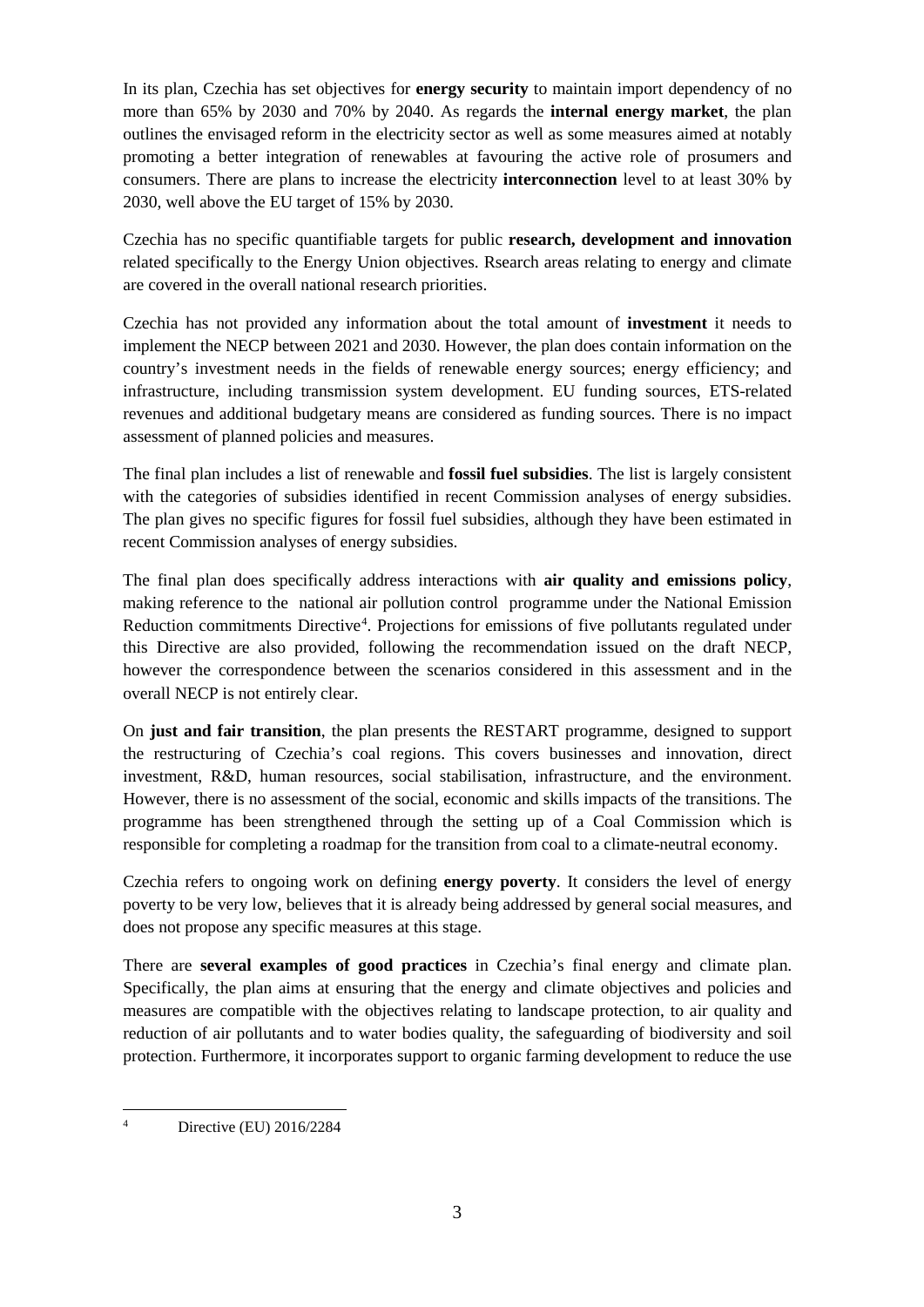of mineral fertilisers and protection of biodiversity in forest management, for instance giving priority to autochtonous species and raising the risks of bioenergy expansion in the energy mix.

#### **Overview of the key objectives, targets and contributions**

The table below shows Czechia's objectives, targets and contributions under the Governance Regulation<sup>[5](#page-4-2)</sup>:

| National targets and<br>contributions                                                                                                                   | Latest<br>available<br>data      | 2020         | 2030           | <b>Assessment of 2030</b><br>ambition level             |
|---------------------------------------------------------------------------------------------------------------------------------------------------------|----------------------------------|--------------|----------------|---------------------------------------------------------|
| Binding target for<br>greenhouse gas emissions<br>compared to 2005 under<br>the Effort Sharing<br>Regulation (ESR) (%)                                  | 4%<br>(2018)                     | 9%           | $-14%$         | As in ESR                                               |
| National<br>target/contribution for<br>renewable energy:<br>Share of energy from<br>renewable sources in gross<br>final consumption of<br>energy $(\%)$ | 15%<br>(2018)                    | 13 %         | 22%            | unambitious<br>$(23\%$ is the result of<br>RES formula) |
| National contribution for<br>energy efficiency:<br>Primary energy<br>consumption (Mtoe)<br>Final energy consumption<br>(Mtoe)                           | 40.4<br>(2018)<br>25.3<br>(2018) | 43.3<br>23.9 | 41.43<br>23.65 | Low ambition<br>Modest ambition                         |
| Level of electricity<br>interconnectivity (%)                                                                                                           | 26.6%<br>(2018)                  | 29.6%        | 44.1%          | N.A.                                                    |

*Sources: European Commission, Energy statistics, Energy datasheets: EU countries; European Semester by country; Czechia's final national energy and climate plan.*

## <span id="page-4-0"></span>**2. FINALISATION OF THE PLAN AND CONSIDERATION OF COMMISSION RECOMMENDATIONS**

#### <span id="page-4-1"></span>**Preparation and submission of the final plan**

Czechia **notified** its final national energy and climate plan (NECP) to the Commission on 22 January 2020.

<span id="page-4-2"></span> $\overline{\phantom{0}}$ <sup>5</sup> Regulation (EU) 2018/1999 of the European Parliament and of the Council of 11 December 2018 on the Governance of the Energy Union and Climate Action, amending Regulations (EC) No 663/2009 and (EC) No 715/2009 of the European Parliament and of the Council, Directives 94/22/EC, 98/70/EC, 2009/31/EC, 2009/73/EC, 2010/31/EU, 2012/27/EU and 2013/30/EU of the European Parliament and of the Council, Council Directives 2009/119/EC and (EU) 2015/652 and repealing Regulation (EU) No 525/2013 of the European Parliament and of the Council.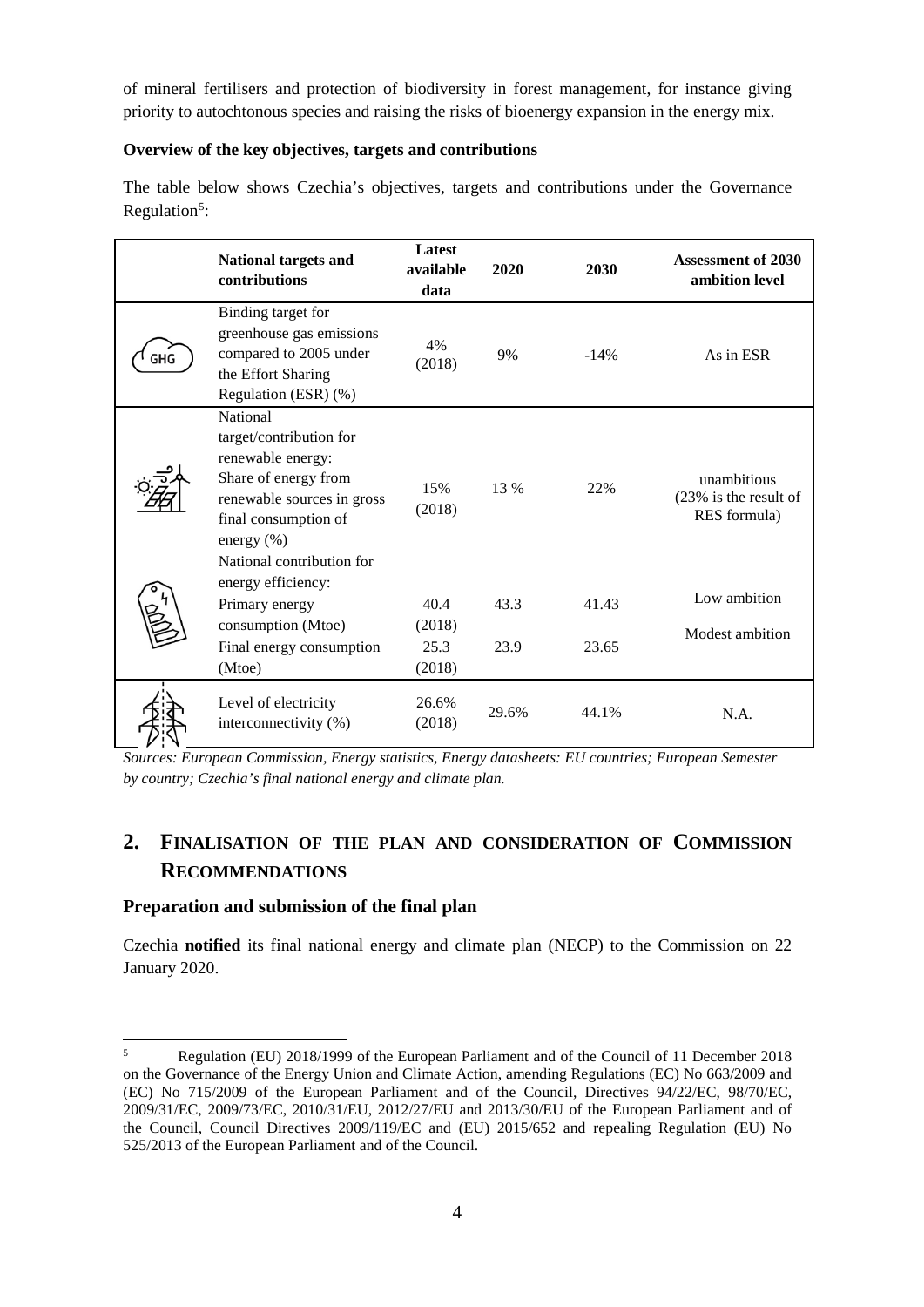A **public consultation** on the final energy and climate plan was launched on 11 November 2019. This was done by publishing the plan on the Ministry of Industry and Trade's website. Czechia has not provided a summary of the public's views or of how they have been taken into account in the final plan, but says the material is available on request. Strategic documents underpinning the policies and measures listed in the plan were subject to a strategic environmental impact assessment. However, Czechia has not carried out any strategic environmental impact assessment (SEA) on the NECP, as required by Directive 2001/42/EC.

Czechia consulted its neighbours while preparing the NECP. It discussed the NECP with the other V4 (Visegrád) countries (Poland, Slovakia, and Hungary), and with Austria. Czechia also invited all the other EU Member States to comment on its draft NECP<sup>[6](#page-5-1)</sup>. However, no such comments were received in the subsequent consultation.

#### <span id="page-5-0"></span>**Consideration of Commission recommendations**

In June 2019 the Commission issued 10 recommendations on Czechia's draft national energy and climate plan (NECP) for follow-up in the final plan<sup>7</sup>. Annex II to this staff working document gives a detailed account of how the final NECP reflected these various elements. Overall, the final NECP **partially addresses** most of the Commission's recommendations. The main changes introduced in the final plan are as follows.

On **renewables**, Czechia has **partially addressed** the recommendation to increase its contribution to at least 23%, include an indicative trajectory, detail policies and measures, and increase its level of ambition in the heating and cooling sector. Its contribution to the EU renewables target for 2030 has been increased to 22% from the 20.8% referred to in the draft. However, this increase has not brought it up to the level recommended by the Commission. An indicative trajectory is included. The average annual change of RES in heating and cooling sector has been increased from 0.8 p.p. to 1.0 p.p. (without waste heat), which is less than the indicative increase of 1.1 p.p. Czechia mentions that new renewable measures will be introduced through an ongoing review of the renewables law (tariff support for small renewables, renewable auctions, new support schemes for sectoral targets, renewables in heating and cooling, and bio-methane). However, it is unclear whether, after years of stagnation, it would be sufficient to accelerate deployment, for example, building up sufficient geothermal energy capacity that is currently absent, or adding 2 GW of photovoltaic capacity within the next decade, without providing specific support or announcing future auctions. There is currently still no support for RES above 10kW (non-bioenergy), and Czechia has not done enough to clarify future tendering and investment conditions in its final plan . No provision is made for measures to do with the enabling frameworks for renewable self-consumption, private purchasing agreements, simplifying grid access, or encouraging renewable energy communities. Many first-generation renewable assets will be reaching the end of the support period, but no policy measures for repowering have been specified. In general, the sectoral target structure seems to underestimate the cost-competitiveness of renewable electricity production from mature technologies, such as solar and wind, and of the decarbonisation of transport and the heating and cooling sector. Instead, it relies on large increases in bioenergy, mainly in heating.

<span id="page-5-1"></span> $6\phantom{a}$ <sup>6</sup> On 23 August 2019, Czechia [published](https://www.mpo.cz/en/energy/strategic-and-conceptual-documents/regional-consultation-of-the-national-energy-and-climate-plan-of-the-czech-republic--249111/) its draft NECP for regional consultation with a deadline of 15 October 2019 and informed all other Member States accordingly.

<span id="page-5-2"></span><sup>7</sup> Commission Recommendation of 18 June 2019 on the draft integrated national energy and climate plan of Czechia covering 2021-2030, C/2019/4403.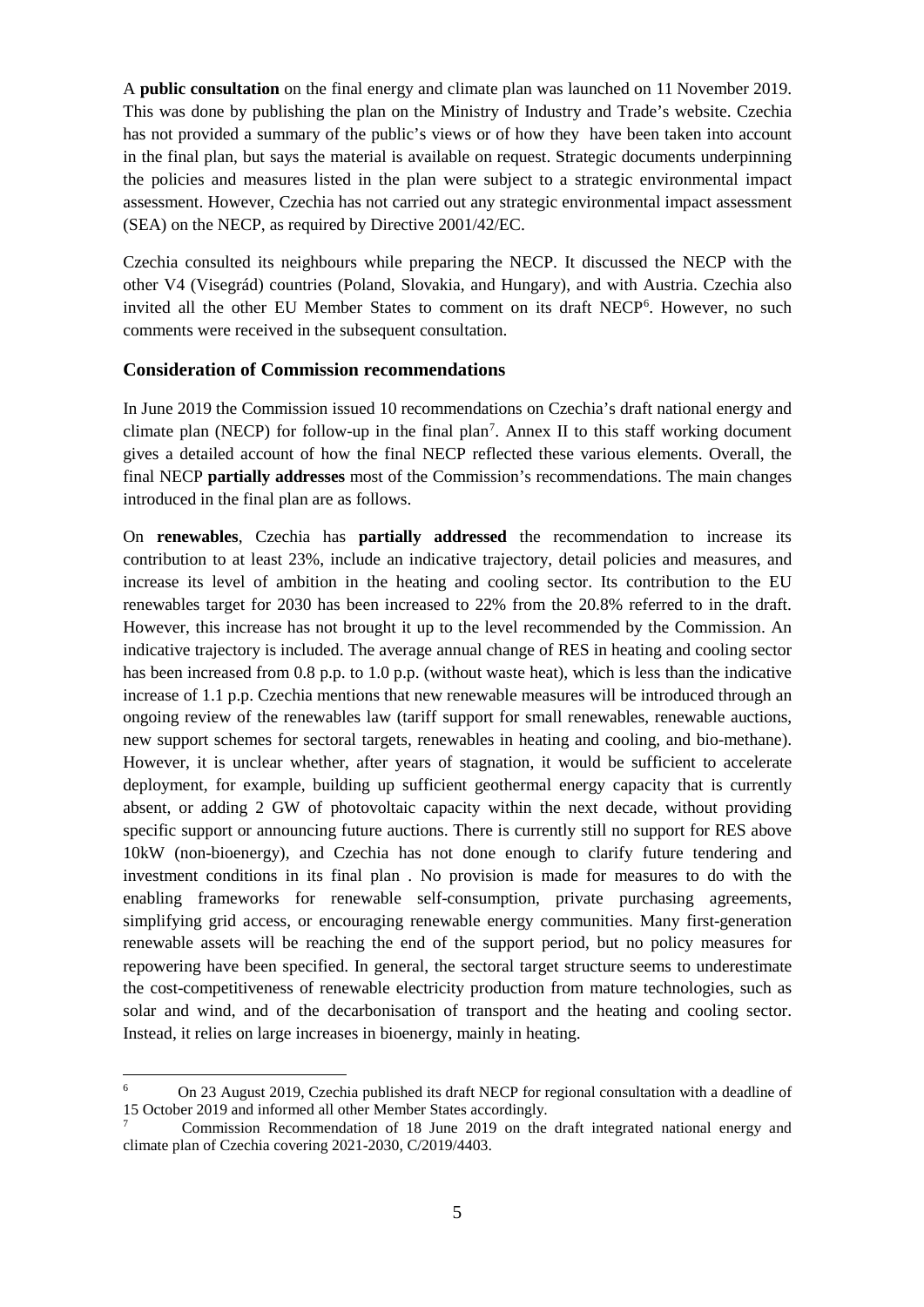On **energy efficiency**, Czechia **did not address** the recommendation to increase its level of ambition and to include new measures. It has not increased its contribution, and the levels of primary energy consumption are even higher than those given in the draft plan. Although the country has clarified its policies in some measure, it has not done so to the extent required by Annex III of the Governance Regulation. On buildings, the final plan does not include the longterm renovation strategy, it does contain some additional information.

On **energy security**, Czechia has **partially addressed** the recommendation to include projections for the future energy mix and related measures, and to detail measures to reduce its energy dependency and diversify gas imports. Specifically, Czechia considered the impact of increased energy imports to replace lignite and coal in the energy mix, and at the potential role of renewable gases. However, no measures to ensure that they can enter the market (e.g. infrastructure) have been specified.

Related to the **internal energy market**, Czechia has **largely addressed** the recommendation to define its objectives, targets and measures for market integration and to assess measures to develop competition. The plan outlines measures to reform the electricity market, promote the integration of renewables, and support prosumers and consumers.

Czechia has **partially addressed** the recommendation to clarify national objectives and funding targets and specify measures for **research, innovation and competitiveness**. The objectives for research and innovation lack a specific timeline and quantified targets, and are not supported by specific policies and measures.

Czechia has **partially addressed** the recommendation to deepen existing **regional cooperation**. During the finalisation of the national energy and climate plan, various meetings were held with other EU countries, and areas for future cooperation were identified. However, no defined topics, measures or planned future cooperation have been described.

On **investment needs** and mechanisms and funding sources to leverage investment, Czechia has **largely addressed** the recommendation to include a general overview of investment needs, to include financing and to consider cost-effective transfers under Regulation (EU) 2018/842. In particular, Czechia has provided estimates of the needs for investment in renewables, energy efficiency and infrastructure. However, a more detailed calculation of the budget needed in order to comply with Article 3 of the Energy Efficiency Directive is missing.

Czechia has **partially addressed** the recommendation to list actions taken and plans to **phase out energy subsidies, especially those allocated for fossil fuels.** Although the plan includes a list of subsidies for renewables, energy efficiency and fossil fuels, there is no information on actions or plans to phase out fossil fuel subsidies. The plan states that Czechia does not intend to systematically phase out subsidies that are key to meeting the EU's climate protection objectives. However, some of these subsidies, such as those granted for biomass boilers, when they also use coal, can be viewed as indirect subsidies for fossil fuels.

Czechia **largely addressed** the recommendation to complement the **analysis on air quality.** Air emission projections are available in the national energy and climate plan and links are made to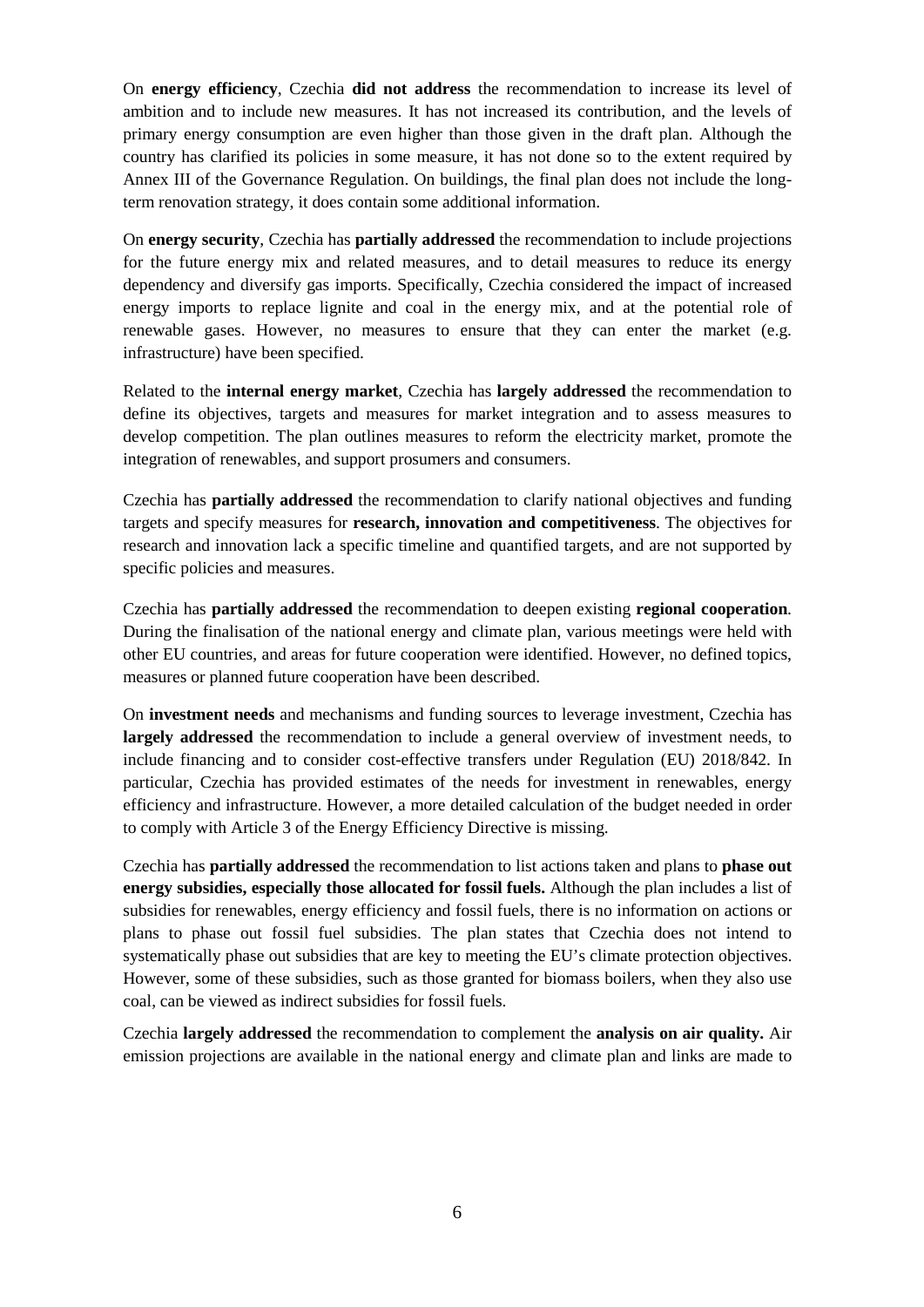the National Air Pollution Control Programme developed under the National Emission reduction Commitments Directive<sup>[8](#page-7-0)</sup>.

Finally, Czechia has **partially addressed** the recommendation to integrate **just and fair transition aspects** better. Some additional information has been provided on the RESTART project for coal regions, but without any additional impact assessment. Although Czechia is in the process of defining the criteria for energy poverty, no information is available about any policies or measures in this field.

Links with the European Semester

In the context of the European Semester framework for the coordination of economic policies across the EU and of the country report 201[9](#page-7-1)<sup>9</sup>, Czechia received one country-specific recommendation<sup>[10](#page-7-2)</sup> on climate and energy, calling on it to 'focus investment-related economic policy on transport, notably on its sustainability, digital infrastructure, and low-carbon and energy transition, including energy efficiency, taking into account regional disparities.' In the  $2020$  country report<sup>[11](#page-7-3)</sup> adopted on 20 February 2020, the Commission found that Czechia had achieved limited progress on this recommendation. The report notes that while Czechia's plan supports the recommendations, it gives no specific details of how they are to be achieved.

Due to the COVID-19 crisis, the European Semester country-specific recommendations for 2020 considered Member States' responses to the pandemic and made recommendations to foster economic recovery. In particular, they focused on the need to mature public investment projects as soon as possible and promote private investment, including through relevant reforms, notably in key sectors to promote the green and the digital transitions. In this context, Czechia received a country-specific recommendation<sup>[12](#page-7-4)</sup> stressing the importance of focusing investment on 'the green and digital transition, clean and efficient production and use of energy, and sustainable transport infrastructure, including in the coal regions. Ensure access to finance for innovative firms and improve public-private cooperation in research and development'.

The Governance Regulation requires Member States to ensure that their national energy and climate plans take into consideration the latest country-specific recommendations issued in the context of the European Semester. Czechia's national energy and climate plan has the potential to support the implementation of the European Semester recommendations, as it identifies investment needs and financial resources to meet them.

<span id="page-7-0"></span> $\bf 8$ <sup>8</sup> Directive (EU) 2016/2284

<span id="page-7-1"></span><sup>9</sup> The Annex D to the 2019 Country report also sets out priority investments for the 2021-2027 cohesion policy, substantially contributing to the clean energy transition.<br><sup>10</sup> **December 2016 Council Becommondation** on the 2016

<span id="page-7-2"></span>Recommendation for a Council Recommendation on the 2019 National Reform Programme of Czechia and delivering a Council opinion on the 2019 Stability Programme of Czechia, COM(2019) 503 final.

<span id="page-7-3"></span><sup>&</sup>lt;sup>11</sup> Commission staff working document, Country Report Czechia 2020, SWD/2020/502 final.

<span id="page-7-4"></span>Recommendation for a Council Recommendation on the 2020 National Reform Programme of Czechia and delivering a Council opinion on the 2020 Stability Programme of Czechia, COM(2020) 503 final.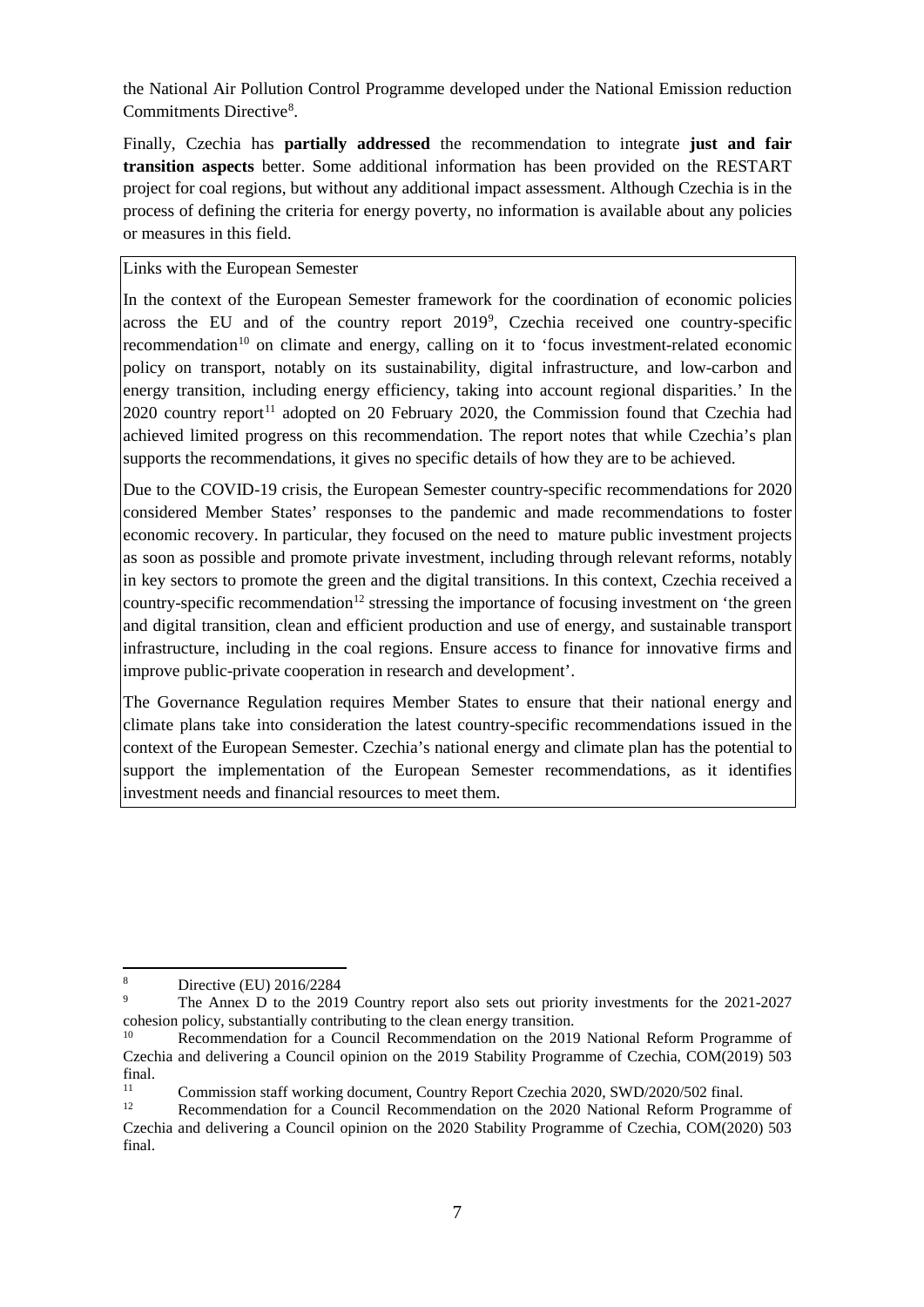## <span id="page-8-0"></span>**3. ASSESSMENT OF THE AMBITION OF OBJECTIVES, TARGETS AND CONTRIBUTIONS AND OF THE IMPACT OF SUPPORTING POLICIES AND MEASURES**

#### <span id="page-8-1"></span>**Decarbonisation**

#### <span id="page-8-2"></span>**Greenhouse gas emissions and removals**

Czechia has set a **national target of reducing its total GHG emissions** by at least 44 Mt  $CO<sub>2</sub>$ eq by 2030 compared to 2005, corresponding to a reduction of 30%. It has also set indicative GHG emission targets at 70 Mt CO<sub>2</sub>eq (to be achieved by 2040) and 39 Mt CO<sub>2</sub>eq for 2050 (80%) reduction compared to 1990).

Czechia's binding 2030 **non-ETS greenhouse gas (GHG) emission target** is -14% compared to 2005. The country aims to meet this target through domestic measures.

It is no straightforward matter to compare the two levels of ambition. With existing policies, the final Czech NECP projections come close to meeting Czechia's total GHG target if LULUCF is excluded, though they do not fully achieve it. For the non-ETS the effort sharing projections correspond to emission reductions of 12.5% relative to the 2005 base year under the Effort Sharing Decision<sup>[13](#page-8-3)</sup>. This is close to the 2030 target within effort-sharing sectors, but falls slightly short of the target. The total GHG reduction target thus seems to reflect a similar level of ambition.

Projections of GHG emissions reductions under the scenarios with existing measures (WEM) and with additional measures (WAM) differ very little<sup>[14](#page-8-4)</sup> For greenhouse gas emissions outside the EU ETS sector, the WAM projections correspond to 14% (13.5%) reductions relative to 2005, thus attaining the binding national target under the Effort Sharing Regulation if the LULUCF no-debit commitment is met.

The plan provides some information on the projected LULUCF sink with existing and additional measures (the additional measure being a transition to more diverse forests). When it comes to the implications of these projections for the generation of LULUCF debits or credits, the plan does not provide exact figures; however, based on the projected trend in managed forest land, the plan concludes that Czechia is unlikely to be able to create any LULUCF credit and use the flexibility from the LULUCF sector to the effort sharing sectors. The plan does not provide a similar assessment for managed cropland, grassland and wetlands.

Czechia has no target for reducing GHG emissions in the **transport** sector by 2030. In fact, GHG emissions from transport represent around 14% of overall GHG emissions, but the figure can be expected to increase by 2030. There is an action plan for clean mobility, which supports

<span id="page-8-3"></span> $13<sup>°</sup>$ The current 2005 base year under the Effort Sharing Decision for Czechia is 61.66 Mt, as published in SWD(2019)396, which takes account of the extension of the scope of ETS that took place in 2013. The Czech plan contains several 2005 non-ETS emission values, which differ either slightly or significantly.<br> $\frac{14}{\pi}$ 

<span id="page-8-4"></span>The WEM scenario projects slightly higher total GHG emission reductions including LULUCF than the WAM scenario. This is linked with projected emissions from the LULUCF sector; the WAM scenario envisages changes in the age structure and species composition of forests. No WAM scenario is developed for industrial processes and product use, or for agriculture. Within the energy sector, WAM projections are given for transport but not for other areas. WAM projections resulting in lower emissions are provided for the waste sector. The implied effort sharing emissions under WAM have been calculated starting from Table 72 of the plan, in the light of Czechia's GHG WAM projection under the Monitoring Mechanism Regulation.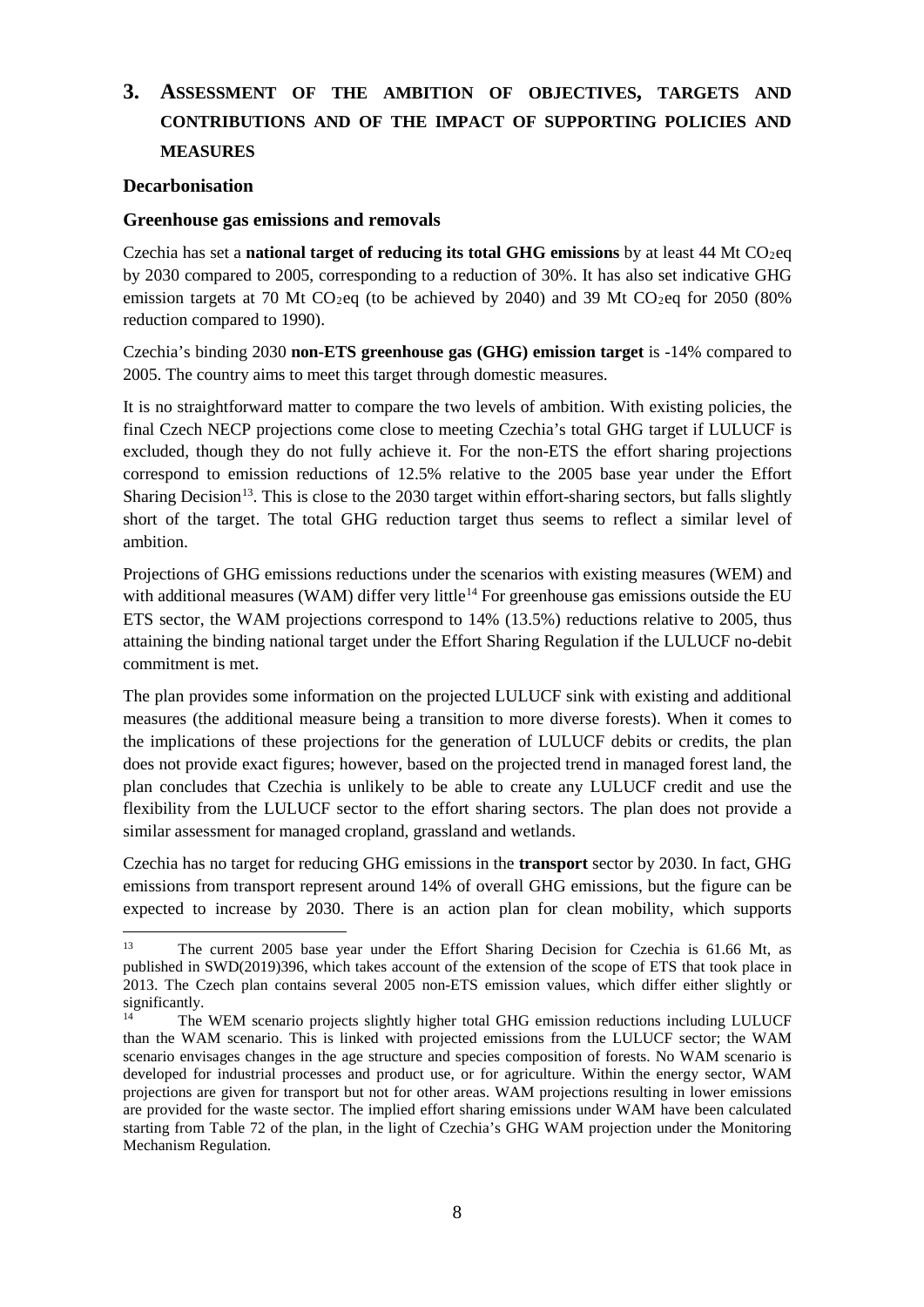alternative fuel infrastructure, clean mobility in public transport (including electric buses) and for freight, and low-emission zones. Measures to support alternative fuels are described in detail and the plan also provides different scenarios on the uptake of **electromobility**. Electromobility and the underpinning charging infrastructure are supported by the national action plan for clean mobility. It is estimated that there will be between 220,000 and 230,000 battery electric vehicles (BEVs) in use by 2030; about 6 200 charging points are planned for 2025, to be increased to 19 000 by 2030. However, with only 16.9% renewable electricity share planned for 2030, only a limited percented of the electricity use in transport can be counted as renewable. Further policies and measures include broad strategies, such as the strategic sustainable urban mobility plan or the freight transport strategy, and accompanying measures. Measures to promote the modal shift and intelligent transport systems are mentioned, but no detailed information is provided.

Czechia does not provide a quantitative target for emission reductions in the **building** sector. The plan lists a series of measures for the sector that are linked to the long-term renovation strategy. Investments in improvements in the energy performance of single-family and apartment buildings are to be supported through a subsidy programme, the New Green Savings programme and its successor programme respectively*,* financed by the proceeds from the auctioning of ETS emission allowances. Further programmes detailed in Annex II to the plan include support to improve energy efficiency in public buildings, services and industry.

The plan includes contributions and some possible measures both in the product use and **fluorinated gas** sector (EU-level policies) and in the **waste** sector. In the former sector, however, decreasing use of fluorinated gases is considered only in relation to existing measures. No consideration is given to the impact that additional measures could have on fluorinated gases.

The plan considers **LULUCF and agriculture** in Czechia, including policies and measures in the two sectors. It describes several existing measures in **agriculture** that are also relevant to LULUCF and renewables, and which are supported by the Czech Rural Development Programme. These includes biogas plants, land management for better nitrogen retention and organic farming. In addition, for **forestry**, the plan addresses subsidies for afforestation of agricultural land, support for preventing damage of forests, increase wood and wood product consumption. Specific attention will be given to more resilient forest management, better adapted to changing environmental conditions.

The plan acknowledges the country's vulnerability to climate change and the relevance of climate resilience to achieving mitigation objectives. It refers to Czechia's **adaptation** strategy (approved in October 2015) and highlights adaptation in terms of objectives, priority actions and tasks. The following are identified as priority areas expected to be most affected by climate change: forestry, agriculture, the water regime and water management, urbanised landscapes, biodiversity and ecosystem services, health and hygiene, tourism, transport, industry and energy, emergencies and protection for the population and the environment. The interactions between biodiversity and climate adaptation are well raised. Although the adaptation goals are mentioned in Section 3.1.3, they are not stated in Chapter 2.1, where objectives and targets under the decarbonisation dimension, including adaptation goals, should normally be listed.

Czechia notified its long-term strategy to the Commission on 20 December 2019. It outlines trajectories for a shift towards a low-carbon economy by 2050, with an indicative target of an 80% reduction in GHG emissions compared to 1990, excluding the natural sinks. The long-term strategy addresses most of the elements required by Article 15 of the Governance Regulation, but does not present any specific objectives for sectoral emission reductions.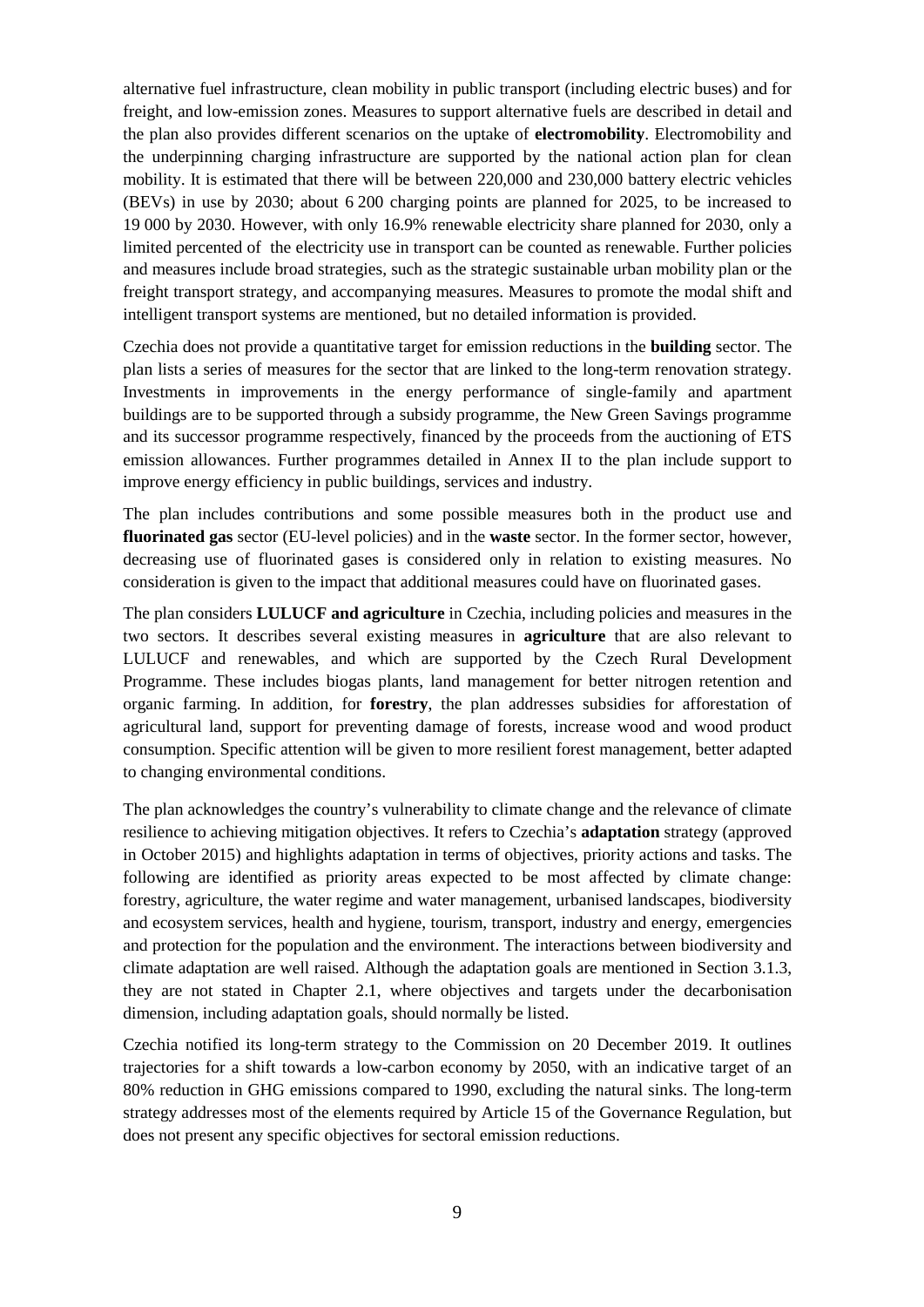#### <span id="page-10-0"></span>**Renewable energy sources**

The plan specifies the national contribution to the 2030 EU renewable energy target. The **renewable share** is set at 22% of gross final energy consumption by 2030. This is considered unambitious, as it is below the share of 23% by 2030 resulting from the formula in Annex II to the Governance Regulation. The final plan includes an indicative trajectory with 17% by 2022, 18.7% by 2025 and 19.9% by 2027, which reaches all the reference points of the stated contribution<sup>15</sup>.

The Czech authorities have announced a revision of the renewable energy law, but admit that the revised version will not be adopted for another year or two. The authorities describe several possible measures, including tariff support for small-scale renewable energy supply, auctions for renewables, new support schemes for sectoral targets, renewables in heating and cooling, and bio-methane. No support is currently provided for new RES installations above 10 kW (nonbioenergy). These measures are not sufficiently detailed, nor are their impacts quantified to a sufficient extent to make it possible to assess whether they will suffice to turn around the current stagnation in renewables, especially as no mention is made of any additional measures to be introduced in the first few years of the coming decade. Nor is there any budgetary information. This makes it difficult to assess whether the measures concerned are sufficient, i.e. whether they will meet the objectives set for 2030 as regards PV, wind electricity, geothermal electricity (in which there is no existing capacity) and heat, or the relatively ambitious share of advanced biofuels.

The national energy and climate plan does not include a forward-looking auction schedule. It announces tendering bonuses for up to 1 MW for photovoltaics and up to 6 MW for wind, but does not specify the level. Moreover, the bonus will apply only once new legislation is adopted. It thus seems questionable whether Czechia will improve an investment climate that is still hampered by past retroactive changes in financing.

Czechia aims to cover 16.9% of its **electricity** consumption from renewable sources by 2030. This corresponds to a 3.3% increase over the coming decade, compared with a doubling of the renewable electricity share between 2010 and 2020, and thus represents a significant slowdown at a time when the key technologies, wind and solar energy, have reached cost parity. It is envisaged that the increase will come mainly from solar energy, followed by wind and biogas. In view of the role electricity could play in cost-effectively decarbonising the heating and cooling sector and the transport sector, and the Czech NECP's heavy reliance on large-scale biomass heating, the targeted increase in electricity from renewables is low.

In **heating and cooling,** Czechia plans to increase the share of energy from renewable sources by 1.0 percentage points annually, without counting waste heat. This is below the indicative 1.1 percentage points calculated as annual averages for 2021-2025 and 2026-2030 respectively. The justification Czechia provides for this is the large existing share of renewables in heating (20%), and the lack of scope to further increase the share of bioenergy without negative environmental impacts and scarcities in other sectors. However, the national plan provides for significant increases in biomass combustion up to 2030. The heating potential of waste is not taken into consideration, though. The key policies and measures in the heating and cooling sector are green bonuses for biomass and geothermal energy. Detailed support measures are spelled out for

<span id="page-10-1"></span> $15$ Pursuant to Article 4(a)(2) of Regulation 2018/1999.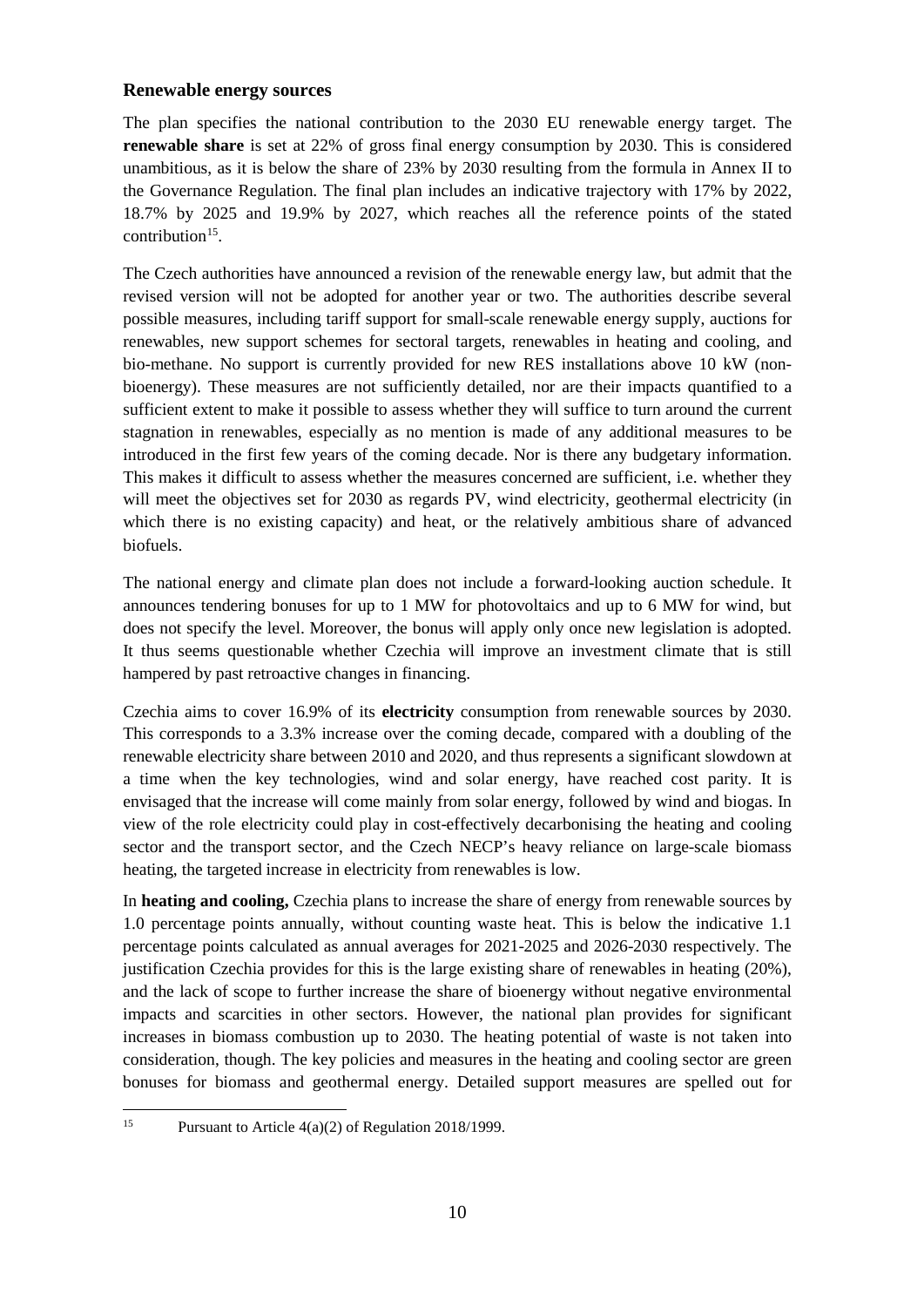bioenergy in heating only, so the policies and measures mentioned are considered insufficient in relation to the target. District heating is widespread in Czechia, but no comprehensive plan to decarbonise it has been developed. Nor is it listed among the plan's priorities – in contrast, for example, to securing a long-term supply of coal.

In relation to the **transport** target in the final plan, as requested in Articles 25-27 of Directive  $2018/2001^{16}$ , the national energy and climate plan specifies that renewables must supply 14% of energy used in transport by 2030, starting from 8.8% in 2020. It is envisaged that this increase will be achieved through renewable electricity sources, biofuels, bioemethane and, to a lesser extent, hydrogen. Fiscal measures would support the blending of biofuels with petrol or diesel. Czechia will continue to meet the fuel supplier obligation. First-generation biofuels will be capped at 7% in final energy consumption. The share of advanced biofuels is expected to increase significantly from the existing zero to 40% of the transport target by 2030. However, although an increase is projected in the number of e-vehicles from 1 200 today to 217 000 by 2030, no financial incentives are detailed that could help promote such a rise. The plan only provides details of support measures for biomethane in transport. The policies and measures discussed appear to rely too much on bioenergy, at the expense of the electrification of the transport sector. Increasing bioenergy would increase pressure on land use, and would not help initiate a structural transformation of the transport sector.

#### <span id="page-11-0"></span>**Energy efficiency**

The Czech national contribution to energy efficiency is set as a final energy consumption intensity of 0.157 MJ/CZK by 2030. It translates into 41.4 Mtoe (primary energy consumption) and 23.7 Mtoe (final energy consumption). The 2030 target means that final energy consumption must fall by 9.3% by 2030 compared to the business as usual scenario. The plan states that the energy efficiency scenario (WAM) represents the maximum potential for reducing energy consumption in each economic sector. In addition, Czechia has set a national target to cover 60% of its heat supply from combined heat and power by 2040.

The plan provides information on policies and measures targeting mainly buildings, industry, transport, and the public sector specifically. Grants and other financial instruments are set to contribute 44% of cumulative energy savings, voluntary agreements 32%, fiscal measures 4%, and regulatory and information/behavioural measures 20%. These policies and measures are considered broadly credible, but insufficient to meet the target. However, the plan makes provision for introducing further policy measures in future. Czechia will promote decentralised heating solutions and the use of combined heat and power.

The national energy and climate plan reports that the impacts of measures are to be notified in accordance with Article 7 of the Energy Efficiency Directive, yet the contribution of the other measures remains mostly unquantified. The methodology used to calculate energy savings, including monitoring and verification, is well described and robust, and complies with the recommended methodology.

Czechia states that the **cumulative savings** to be achieved under Article 7 of the Energy Efficiency Directive<sup>17</sup> come to 11.03 Mtoe (462 PJ), calculated on the basis of Eurostat's final energy consumption data for 2016 and 2017. The objective will be updated to take account of the

<span id="page-11-1"></span> $16\,$ Directive (EU) 2018/2001 of the European Parliament and of the Council of 11 December 2018 on the promotion of the use of energy from renewable sources.<br> $\frac{17}{12}$  Directive 2012/27/EU of the European Depliement

<span id="page-11-2"></span>Directive 2012/27/EU of the European Parliament and of the Council of 25 October 2012 on energy efficiency as amended by Directive (EU) 2018/2002.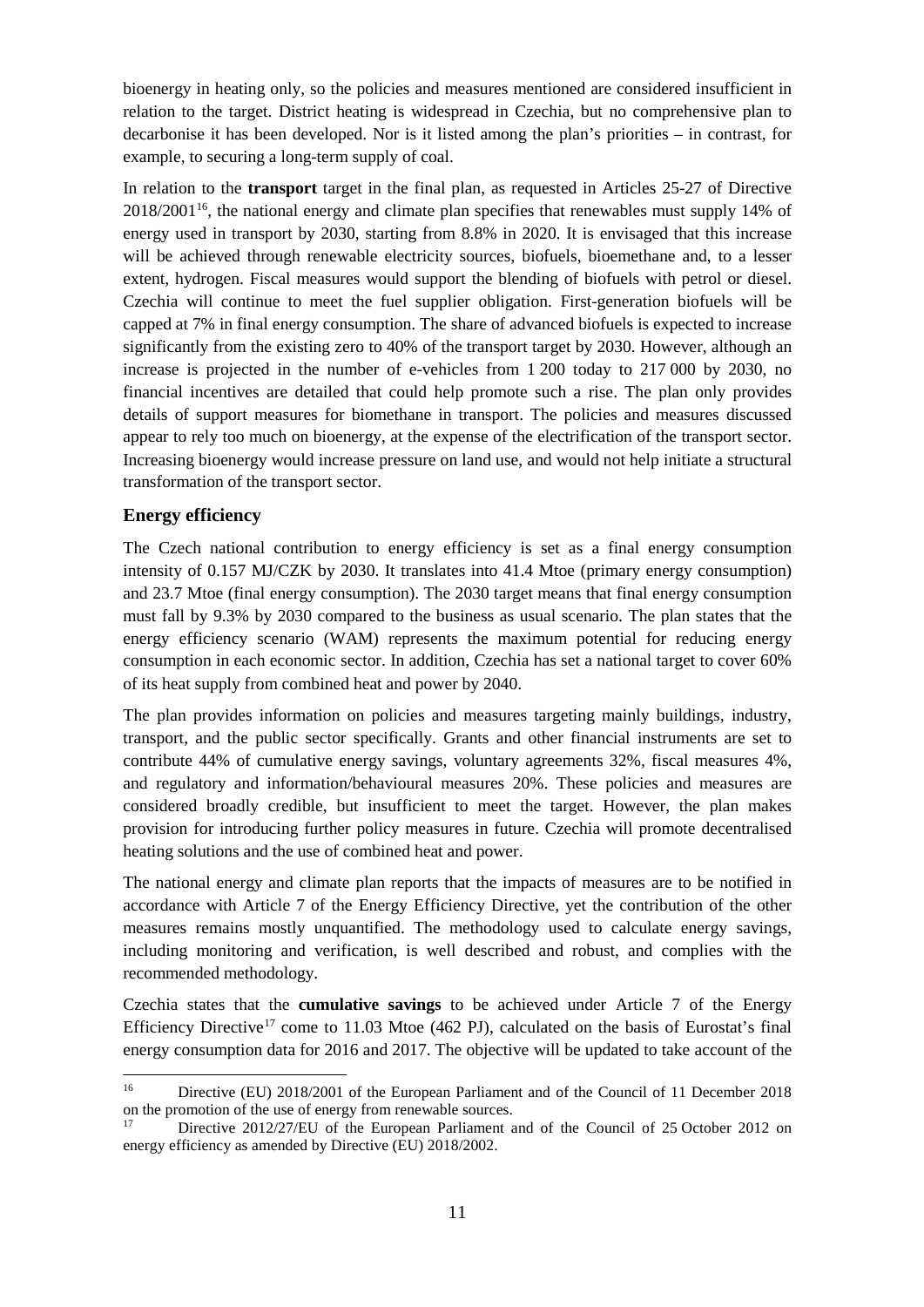2018 data. No exemptions have been applied. The savings will be achieved through policies that are well described in Annex II to the plan, with few issues remaining to be clarified. Czechia expects these policies to achieve savings of 7.9 Mtoe (331.4 PJ). However, the plan acknowledges that the target will not be met without further policy measures. Meeting the target may be even more difficult once some of the estimates of cumulative savings have been verified. In the light of more recent annual savings data, some of the estimated policy impacts appear overstated. Much emphasis is placed on a voluntary agreement that would achieve one third of the targeted savings, although this is backed up by the option of introducing an energy efficiency obligation scheme. Savings from the voluntary scheme are estimated in terms of theoretical potential declared by the entities concerned, and the engagement of all major relevant market actors is assumed. Furthermore, rebound effects and potential overlaps, in particular between fiscal measures and other programmes, might further hinder the attainment of the energy savings target. As the operational programmes are predicted to be late in starting, there are not expected to be any savings before 2022 at the earliest.

Attainment of the target set out in Article 7 of the Energy Efficiency Directive is linked to a total investment of CZK 524.1 billion, of which CZK 156.6 billion would come from public funds. The sources of the finance needed for investment are the EU budget, the Czech Government budget, corporate measures, and households.

Based on assumptions about the energy performance of the **buildings of the central public institutions** in 2020, Czechia has committed to achieving energy savings of 124 TJ in the noncompliant buildings of these institutions by 2030, in accordance with Article 5 of the Energy Efficiency Directive.

To address energy efficiency in the energy production sector, investment support is available for the implementation of combined heat and power, covered by both operational and national programmes.

As regards energy efficiency in buildings, the Czech plan provides some information on the expected increase in the rate and depth of building renovation. However, this information is provided only in relative terms (as percentages). Overall investment is given as CZK 153 billion in the residential sector and CZK 109 billion in the public and commercial sector. These figures are not related to square metres renovated or energy savings achieved, and more information would be needed to assess the ambition, effectiveness and feasibility of the measures. The plan presents a subsidy programme for single-family and apartment buildings and other measures targeting public buildings, services and industry. Czechia has submitted its long-term renovation strategy.<sup>[18](#page-12-1)</sup>

Energy savings in the **transport** sector are expected to arise from the increased use of public transport for passengers, and of rail instead of road transport for freight. Consideration is also given to setting up low emissions zones, as supported also under the national environment programme, and the implementation of sustainable mobility plans.

#### <span id="page-12-0"></span>**Energy security**

Maintaining a high level of security of supply is a priority in the transformation of the energy system. With an objective of 16.9% of renewable **electricity** system and the increasing share of

<span id="page-12-1"></span><sup>18</sup> <sup>18</sup> Czechia submitted the long-term renovation strategy pursuant to Article 2a of Directive 2010/31/EU on the Energy Performance of buildings on 16 June 2020.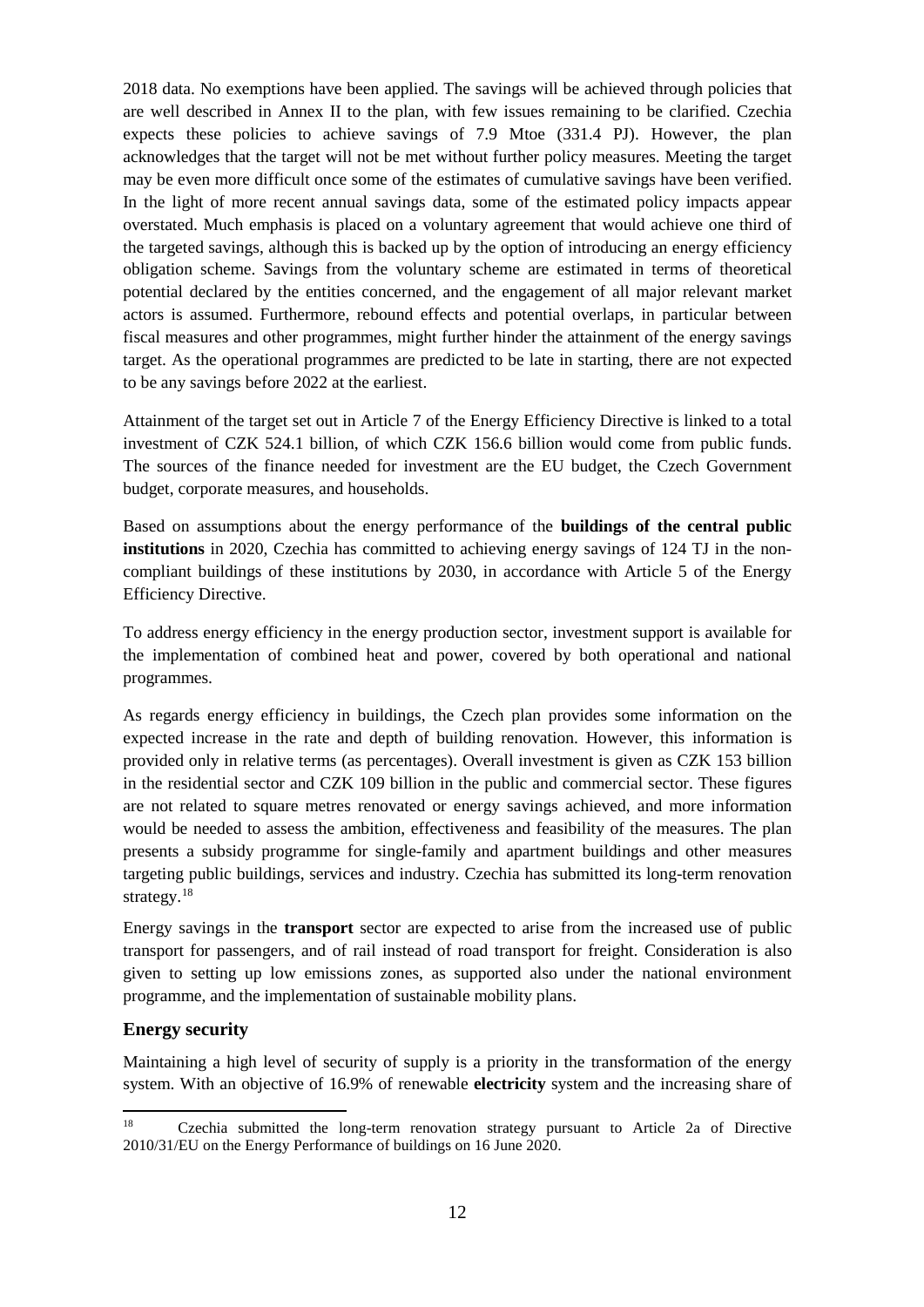domestic renewable energy towards 21% by 2030, renewables will not play a decisive role in energy security. As regards **oil and gas,** the plan describes measures relating to import dependence, promoting renewable gas (biomethane and hydrogen) production, and maintaining the role of gas storage and oil refining capacity. The 10-year development plan for the transmission system is designed to ensure security of supply (diversification of sources and transport routes of natural gas, and ensuring a robust transmission system). To overcome any bottlenecks arising from the phase-out of fossil fuels, there are plans to establish a strategic reserve. Coal would be replaced by nuclear power and to a small extent by renewables. Further integration of the electricity market is scheduled to improve the security of supply. The plan includes some cybersecurity considerations.

The planned policies and measures are considered sufficient in relation to the objectives to be achieved: they cover all sectors, take account of the impact of a changing energy mix, and identify measures to address it. The plan mentions ensuring the long-term supply of coal as a priority for the heating sector.

#### <span id="page-13-0"></span>**Internal energy market**

The plan states that Czechia's **interconnectivity level** is likely to be 29.6% by 2020. This is above the EU electricity target for 2030. According to the methodology used at national level, interconnectivity will reach 44.1% by 2030. Several electricity projects of common interest are under construction, the aim being to maintain a secure supply in Czechia, with a view to increased trade in the region and an exit from the use of coal.

The plan provides a detailed overview of current **market conditions** for both gas and electricity, in particular as regards levels of competition and liquidity of markets. However, it does not seem to propose any solutions at regional level to the congestion management issue in Central Europe that would both facilitate cross-border electricity flows and ensure system security.

Objectives and targets for **market integration** were established in line with the updated national action plan on smart grids, together with a comprehensive list of projects. Relative to the draft, the final national energy and climate plan has been further developed in terms of flexibility, demand response and aggregation, with a list of specific projects (pilot, supporting and implementing projects). Policies and measures are developed up to 2030. However, the final plan does not include any policy objectives or measures associated with other aspects of the internal energy market, such as distributed generation, demand-side flexibility, or dynamic pricing contracts. The measures proposed are considered to be insufficiently developed in relation to the objectives to be achieved.

Czechia reports that a very low percentage of households suffer from **energy poverty** (2%). The plan refers to a working group on the subject tasked with developing a certified methodology to identify energy poverty and vulnerability of consumers. Apart from social or consumer protection policies, Czechia has no policies or measures specifically designed to reduce energy poverty, and no such measures are specified in the plan. The energy-saving measures do not deal with energy poverty or vulnerable consumers.

#### <span id="page-13-1"></span>**Research, innovation and competitiveness**

Czechia has no aggregate objective with regard to research and innovation in the climate and energy field that readily lends itself to quantification. The national energy and climate plan refers to two main documents: the updated version of a strategy for 2016-2020, and the national research and innovation strategy for smart specialisation, to be supported by European structural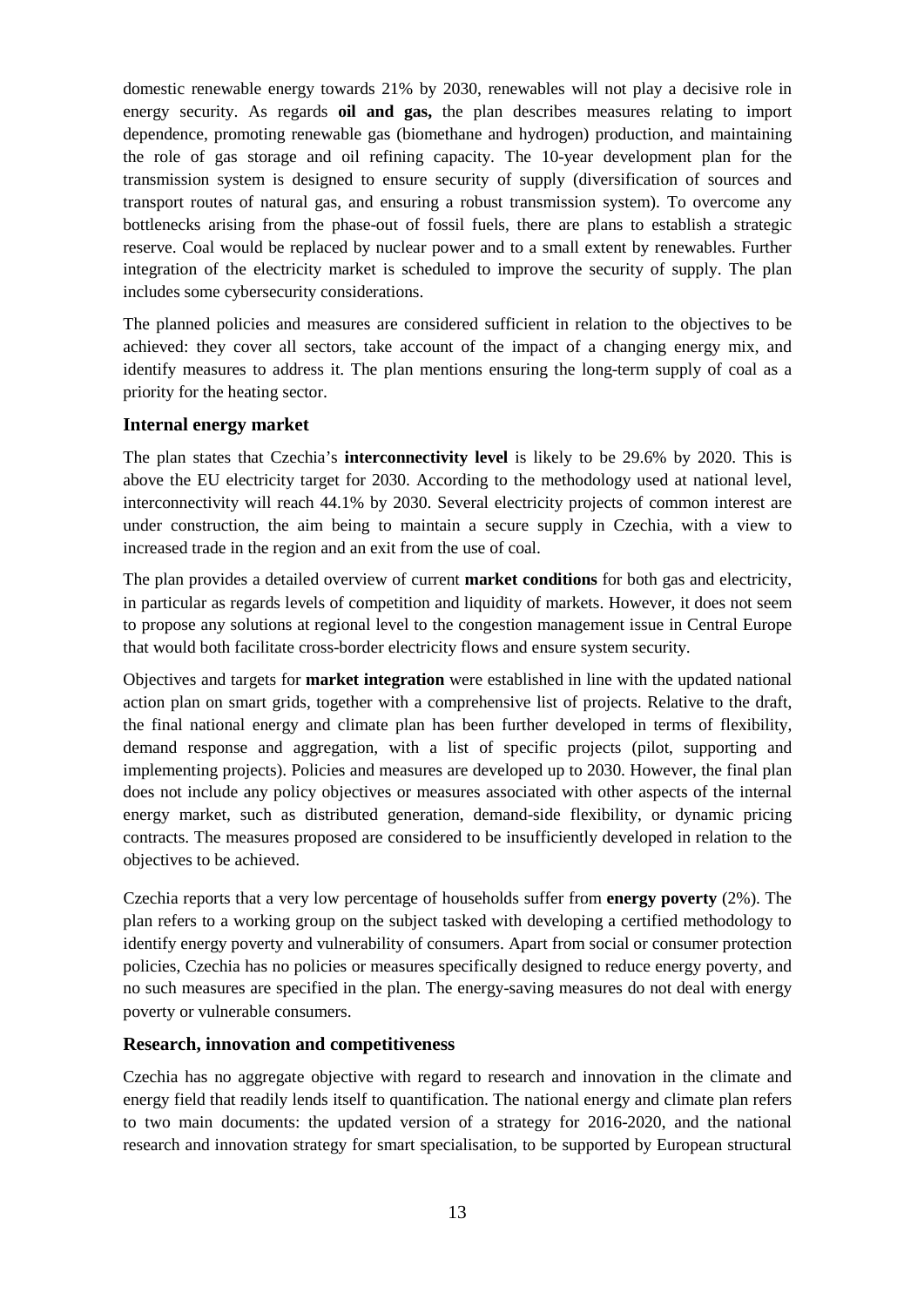and investment funds. The latter strategy paper states that about 18% of total research development and innovation budgets should be allocated to the 'sustainable energy and material resources' priority.

The THETA programme for 2018-2025 supports research in the field of energy transformation. Apart from that, Czechia has no research and development target as regards energy or the energy transition. The national energy and climate plan only describes existing priorities and research programmes, but does not refer to the associated budgets. The priorities of the innovation strategy for smart specialisation relate to nuclear and renewable energies, but also to energy from fossil fuels. It is therefore impossible to determine the level of public funding for research, development and innovation in low-carbon technologies. However, the national energy and climate plan estimates the amount of public finance earmarked for energy-related research.

As regards **competitiveness**, the emphasis is on affordable energy, making the economy less energy-intensive, and manageing exposure to energy imports. Measurable objectives are specified in these three areas. Low-carbon technologies are not specifically targeted. The plan states that the current state of the low-carbon technology sector and that the sector's position in global markets lie beyond its remit.

Czech participation in the activities associated with the **strategic energy technology (SET) plan** is relatively limited and not further developed in the national plan. Czechia participates in three international working groups dealing with positive energy districts, energy efficiency in industry, and nuclear safety.

#### <span id="page-14-0"></span>**4. COHERENCE, POLICY INTERACTIONS AND INVESTMENTS**

As regards policy coherence and interlinkages, the national energy and climate plan indicates that data and forecasts were provided for all Energy Union dimensions. It remains unclear, however, whether the same data and parameters were used in analysing all dimensions. Major reductions in GHG emissions are forecast in energy production and manufacturing industry. Final energy demand is projected to fall further in transport and industry, while energy consumption in households and services is projected to decline. Energy-efficiency policy measures relating to buildings are the most developed, especially those covering households and public sector buildings. Significant efficiency measures are planned for industry. The potential for improved efficiency in transport is discussed, but little detail is provided. Electrification does not play an important role in the transport sector; instead, the focus is on biogas. The development of nuclear power, considered an important energy source in Czechia's energy transition, is intended to offset the decreasing use of coal. Interlinkages between Energy Union dimensions are mentioned for a few policies and measures, but not spelled out in detail. Overall, the description of interactions across the dimensions is limited.

Information is provided on **investment needs** and on mechanisms and funding sources to leverage investment to promote renewables, energy efficiency, infrastructure, and the transmission system. The sources of financing referred to are EU programmes, proceeds from the sale of emission allowances, and the state budget. However, the plan does not provide an overall assessment of the investment needed to achieve the objectives it specifies. Nor does it provide any information on market risks and barriers.

The final national energy and climate plan provides information on investment needs divided up by policy areas (renewables, energy efficiency, infrastructure, some research and innovation), but does not cover overall needs. The information is presented in terms of total amounts and the share of public funding. There are no details of investment needs in the field of GHG emissions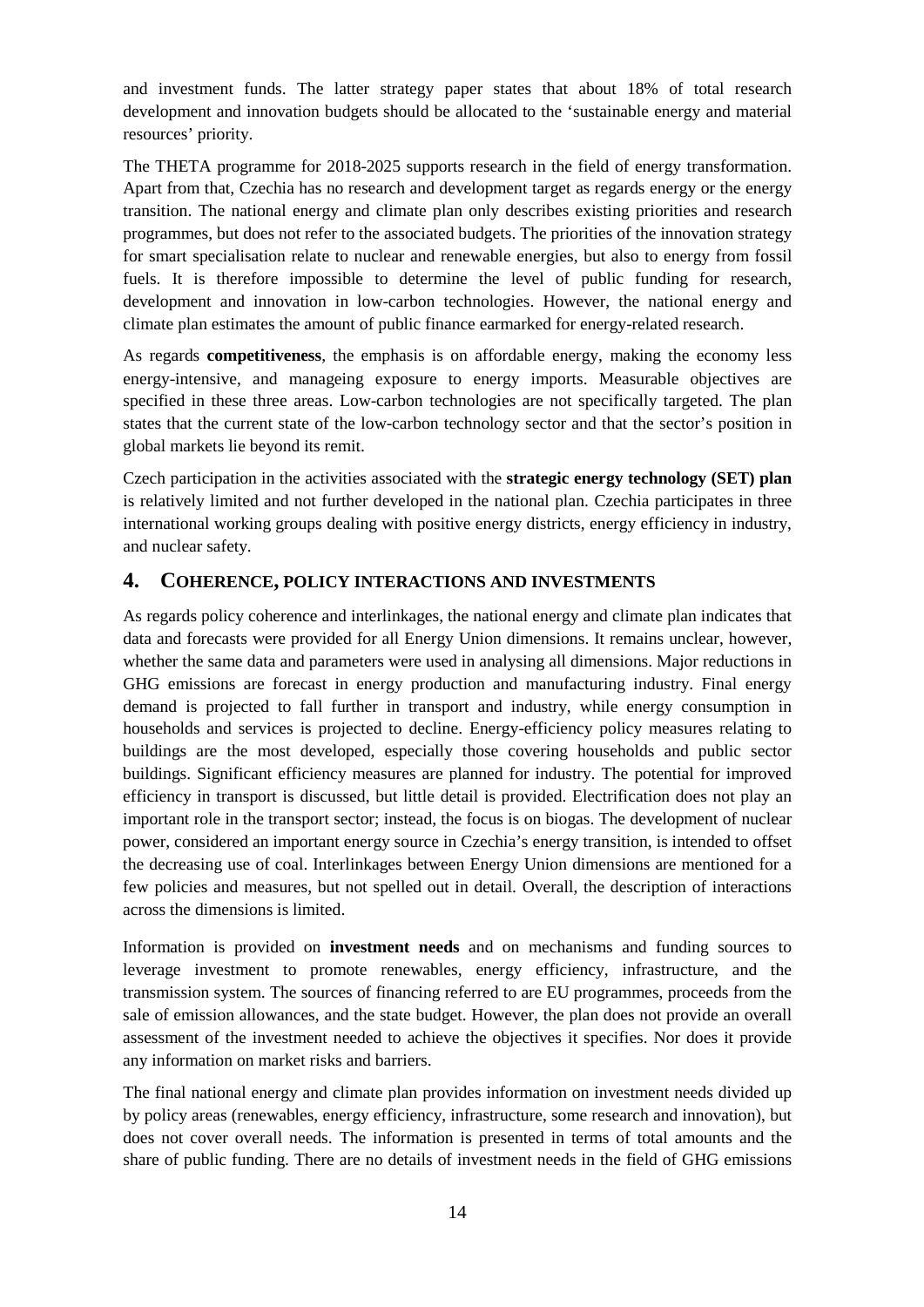and removals, or in the area of energy security. As regards renewables, the plan refers to investments of CZK 511.2 billion. Of this, CZK 411.4 billion is current operational support for existing resources, CZK 53.5 billion is follow-up operational support for existing resources to keep them operating, and CZK 46.4 billion is support for new resources (CZK 35.1 billion for renewables, and the remainder for other supported energy sources, in particular high-efficiency cogeneration and secondary sources). CZK 524.1 billion is the total investment in energy efficiency – of which CZK 156.6 billion would come from public funds – further detailed by specific measures. These investments relate to the energy savings measures under Article 7 of the Energy Efficiency Directive. About 30% of total investment needs would thus be covered through public support, and the remainder from other public and private sources. A total of CZK 262 billion is expected to be invested in renovating buildings between 2021 and 2030. CZK 651 billion altogether would be invested in electricity infrastructure between 2021 and 2030, and about CZK 35 billion in energy transmission infrastructure in 2021-2028. Concerning research, innovation and competitiveness, CZK 5.7 billion would be available for the THETA project on energy research (in 2018-2025), of which CZK 4 billion would be public funding.

Investment needs appear to have been estimated using a bottom-up approach. However, the national energy and climate plan does not specifiy the methodology used.

Czechia has not provided any information about the total amount of investment it needs to implement its plan. This lack of information makes it impossible to conduct a sound analysis of investment needs, funding sources and gaps. As regards energy efficiency and renewables, there seems to be no gap between investment needs and funding. No information has been provided on sources of funding for electricity and transmission infrastructure. Czechia has not looked at investment needs and funding for the other dimensions of the Energy Union.

The main sources of public funding are provided, together with estimates of the quantities of funding involved. Most measures depend, at least partially, on financing from the European structural and investment funds (EUR 10.5 billion from the European regional development fund, EUR 6.44 billion from the cohesion fund, EUR 2.737 billion from the European social fund (2021-2027) and the EU Emissions Trading System (which would be the main source of financing for the modernisation fund and the Green Savings programme). The remaining share of investment, about 70%, is covered by other national sources, both public and private. Although still unclear what sources will be used, they will include state, regional, and municipal budgets, as well as the private sector (companies and households).

In describing fossil fuel **energy subsidies**, the plan refers to the International Energy Agency's definition. The final plan does not mention any timeline for phasing out energy subsidies, in particular for fossil fuel subsidies,.

To provide for a **just and fair transition**, Czechia's final national energy and climate plan presents the RESTART programme, designed to support the restructuring of the coal regions of Ústí, Moravia-Silesia, and Karlovy Vary. Its key objective is to change the structure of the economy and provide for faster growth and regional convergence. It is based on businesses and innovation, direct investment, R&D, human resources, social stabilisation, and infrastructure and environment, for which specific action plans are being drafted. The national energy and climate plan does not examine the transition's impact on these regions in terms of social, economic and skills impacts. The coal commission, set up in mid-2019, is tasked with studying these impacts, and the results of its analysis are not yet available.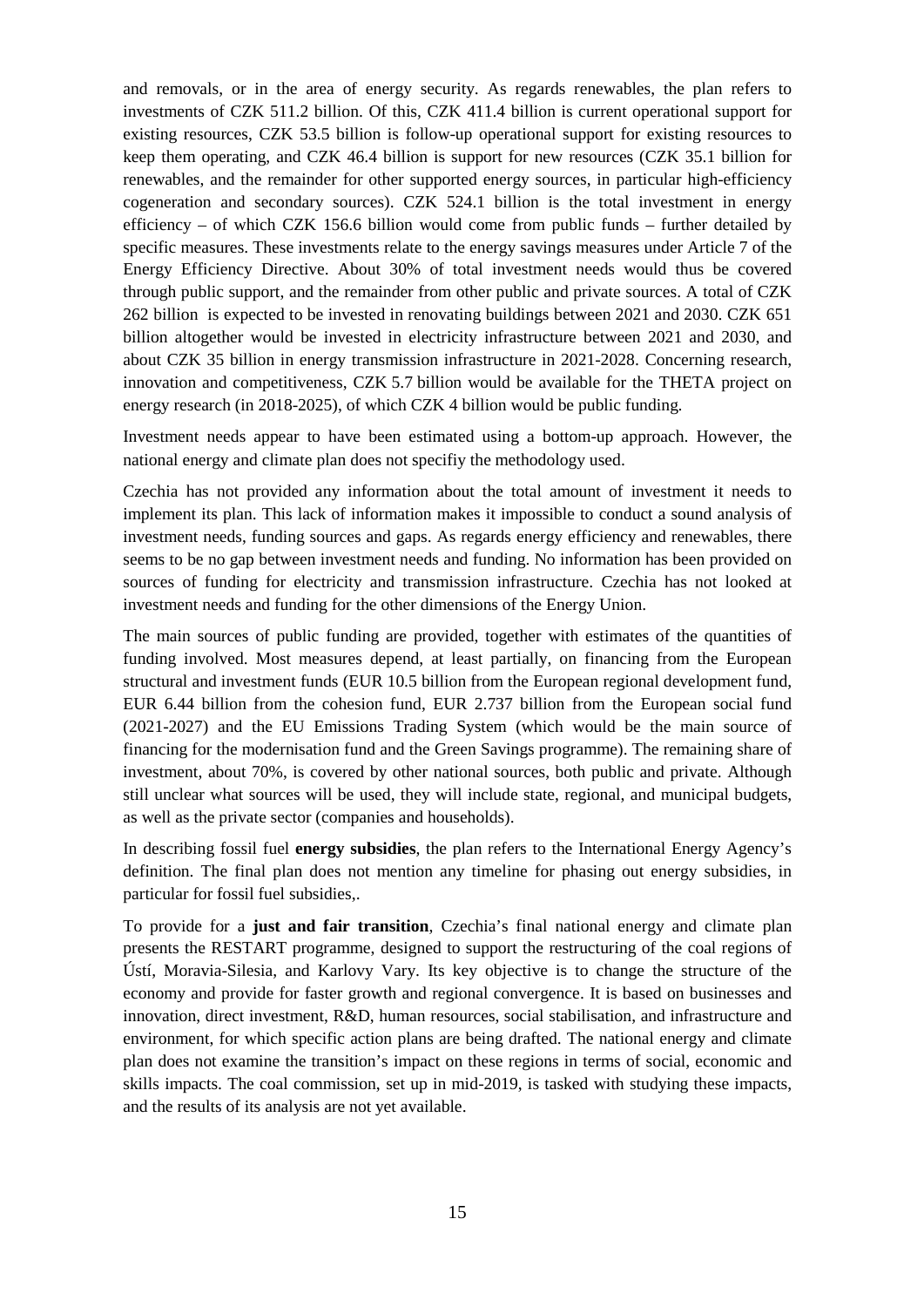Although the plan takes some account of the **interlinkages** between the various dimensions of the Energy Union, they are still not fully examined, and neither are synergies between decarbonisation, energy security, and internal market dimensions.

On **air quality and air emissions** policy, the plan provides emission projections for the five air pollutants regulated under the National Emission reduction Commitments (NEC) Directive<sup>[19](#page-16-0)</sup>, albeit without a consistent elaboration to the overall scenarios considered. The NECP however makes several useful references to the National Air Pollution Control Programme (NAPCP) developed under the NEC Directive, which foresees additional measures to reduce emissions of selected air pollutants targeting sectors of public energy generation, domestic heating, transport and agriculture. Reverse links to the NECP are also made in the NAPCP and this integration is particularly welcome.

The plan notes that the availability of **agricultural land** for the production of energy biomass will grow only slightly at best. To avoid sharply rising demand for agricultural land for energy purposes, the plan proposes focusing on efficiency of use in terms of the unit amount of energy from renewable sources in final consumption per hectare. This includes energy generated through biomethane production or biodegradable waste. The trajectories of **bioenergy demand and biomass supply** by feedstocks and origin have been estimated, as have sources of forest biomass and its impact on the **LULUCF** sink.

The plan also acknowledges issues related to **biodiversity** and the resilience of ecosystems that arise through changes in land use and climatic conditions. It recalls Czechia's **adaptation** strategy and the national action plan for adaptation to climate change, which both refer to synergies and trade-offs between climate policy and biodiversity (notably the impact of biomass production and energy use), as well as the role of ecosystem services in mitigation and adaptation.

The **circular economy** and its potential for GHG emissions reduction are very partially integrated in the final plan and not quantified. Further efforts would be welcome in future plans, in line with the most recent scientific evidence.

Energy is one of the sectors covered by the strategy on adaptation to climate change. However, the plan does not look at how climate change risks might affect energy supply, even though energy is one of the sectors covered by the adaptation strategy to which the plan refers.

Existing policies and measures to do with emergency system management and emergency prevention are being given detailed consideration. However, it lacks information about adaptation co-benefits and trade-offs for energy efficiency, such as in the thermal management of buildings.

The plan does not sufficiently identify the wider **economic and social benefits of energy efficiency** measures. While the plan takes the view that energy savings help make the energy system more flexible, it does not mention such savings as a means of reducing energy import dependency. The multiple benefits they offer are not adequately described or quantified.

The national energy and climate plan contains information on the overall **macroeconomic impact** of the planned measures, indicated by annual sectoral production in CZK, as well as the expected sectoral energy intensity (shown in graphs, not in numbers). However, it does not compare the macroeconomic impact with the baseline. The plan does not include other effects of

<span id="page-16-0"></span><sup>19</sup> Directive (EU)2016/2284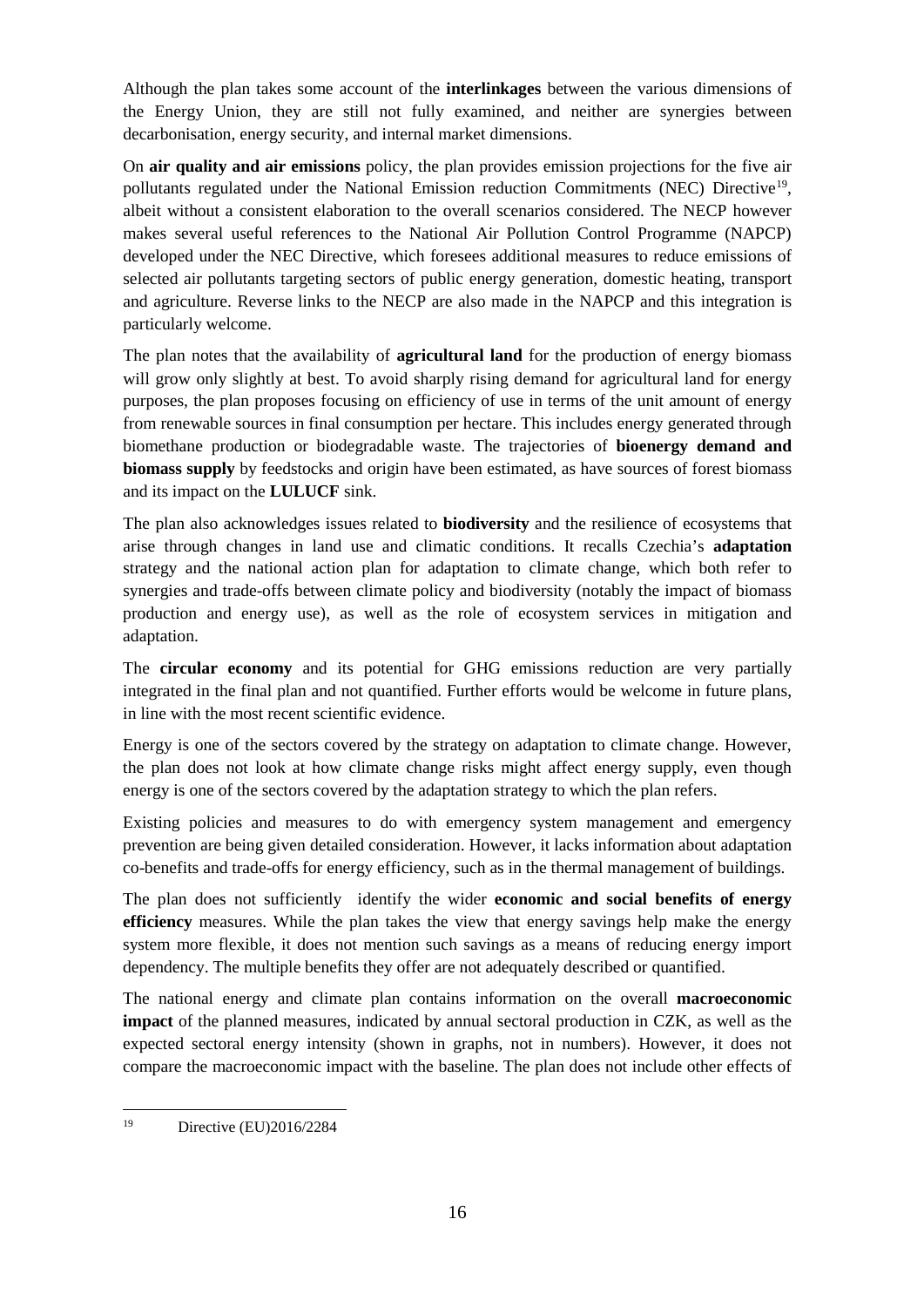the policies proposed, such as their social and environmental impact or their effect on employment. The impact on coal will be detailed in a different document.

There is no specific explanation of how the **'energy efficiency first' principle** is applied. It has not been applied to energy security, to the internal energy market, or to the planning of future infrastructure needs.

The final national energy and climate plan fully complies with **data transparency** requirements and with the use of European statistics. Statistical data in the plan are presented in a transparent way, Eurostat data are widely used, and the sources of the data presented are specified for all tables and charts.

## <span id="page-17-0"></span>**5. GUIDANCE ON THE IMPLEMENTATION OF THE NATIONAL ENERGY AND CLIMATE PLAN AND THE LINK TO THE RECOVERY FROM THE COVID-19 CRISIS**

Czechia needs to swiftly proceed with implementing its final integrated national energy and climate plan as notified to the Commission on 22 January 2020. This section provides some guidance to Czechia for the implementation phase.

This section also addresses the link between the final plan and the efforts to recover from after the COVID-19 crisis, by pointing to possible priority climate and energy policy measures Czechia could consider when developing its national recovery and resilience plan in the context of the Recovery and Resilience Facility<sup>20</sup>.

#### <span id="page-17-1"></span>**Guidance on the implementation of the national energy and climate plan**

Czechia's energy and climate plan sets a 2030 target of 14% for non-ETS greenhouse gas (GHG) emission reductions compared to 2005, in line with the provisions of the Effort Sharing Regulation. Czechia plans to reduce its effort sharing sector emissions for 2005-2030 by 12.5% under existing measures. With additional measures the binding national target of -14 % would just be attained if the LULUCF commitment is met.

The Czech contribution to the EU 2030 renewables target is not ambitious when compared to the share resulting from the formula in Annex II to the Governance Regulation, whereas the Czech contributions to the 2030 energy efficiency target are of low and modest ambition for primary and final energy consumption respectively. Czechia's plan therefore leaves very considerable scope for further developing and stepping up policies and measures on both renewables and energy efficiency, so as to contribute more to the EU climate and energy targets and strengthen the green transition.

Czechia has committed to increasing the share of **renewables** in gross final energy consumption to 22% by 2030. Achieving a larger share of renewables in gross final energy consumption by 2030 would call for additional policies and measures to restore investor certainty. These would need to be based on more specific, detailed and forward-looking planning and auctions of the

<span id="page-17-2"></span><sup>20</sup> <sup>20</sup> On 17 September 2020, the Commission has put forward the Annual Sustainable Growth Strategy 2021 (COM(2020) 575 final), as well as guidance intended to help Member States prepare and present their recovery and resilience plans in a coherent way. The guidance has no bearing on the negotiations on the proposal for a Regulation on the Recovery and Resilience Facility in the European Parliament and the Council (Commission staff working document, Guidance to Member States – Recovery and resilience plans, SWD (2020) 205 final).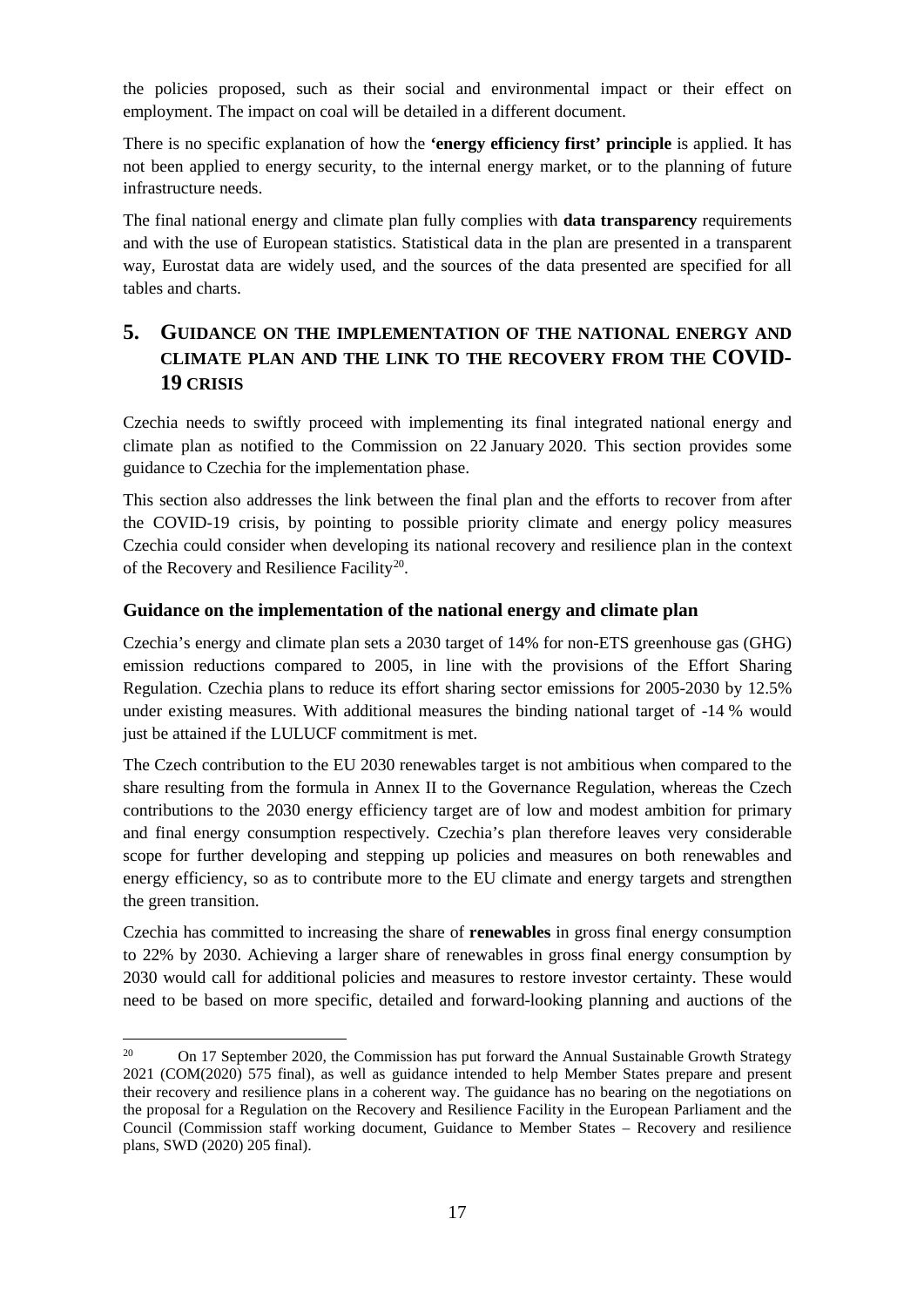renewable energy generation sources that would improve the investment climate, which is still suffering from retroactive changes. The planned support for development of on-building renewables would benefit from coherent simplification of administrative processes and of supportive grid tariffs. Currently, no support is available for large-scale renewables above 10 kW and tendering needs to be relaunched as soon as possible. To strengthen implementation capacities, Czechia would benefit from exploring the right enabling frameworks for renewable energy self-consumption and energy communities and simplified administrative and regulatory frameworks (in particular for grid connection), together with the promotion of market-based direct contracts (PPAs). The increase of renewables in the heating sector could be facilitated with more focus on the link between the modernisation and decarbonisation of district heating networks, maximising the use of waste heat, building renovation and by harnessing domestic renewable sources apart from biomass-based sources. In the other sectors, additional reforms and investments in e-mobility could allow for more ambition beyond the NECP.

On **energy efficiency,** Czechia would benefit from adopting and implementing additional policies and measures to achieve additional energy savings by 2030, covering the entire energy savings obligation under Article 7 of the Energy Efficiency Directive. New energy-saving measures would need to be implemented as soon as possible to avoid any delay in achieving such savings. Particular attention is necessary as regards voluntary agreements, as they are new, represent nearly a third of the savings expected, and require regular verification of progress. Czechia is also invited to ensure that the 'energy efficiency first' principle is properly implemented across all areas of the energy system, taking into account the co-benefits of energy efficiency when prioritising investments. In this context, redirecting funds away from energy efficiency programmes would need to be avoided by identifying and planning energy efficiency projects. Using the funds earmarked for the green transition to finance energy efficiency policy could also help achieve a higher level of ambition.

Improving energy efficiency in buildings has much potential for speeding up energy savings and contributing to the recovery of the economy after the COVID-19 pandemic. Building on the momentum of the '**renovation wave'**[21](#page-18-0) initiative, there is scope for Czechia to intensify efforts to improve the energy performance of the existing building stock with specific measures, targets and actions, while giving due attention to energy poverty. Energy poverty could be, among other measures, addressed through specific support to socially innovative solutions and social enterprises that work on addressing this challenge (e.g. energy-awareness campaigns, retraining unemployed as energy advisors, supporting green installations by cooperatives, buying energysaving appliances for social enterprises to rent out). It will be important to ensure the upskilling of the workforce in the construction sector. Further support for the renovation of public and private buildings could be provided through increased public funding and by leveraging EU and national budgets with private money, combining grants, lending, guarantees and loan subsidies. Czechia would need to underpin the substantial energy-saving potential of the existing building stock by implementing the long-term renovation strategy, in accordance with Article 2a of the Energy Performance of Buildings Directive<sup>22</sup>.

As regards **energy security,** Czechia would benefit by further developing measures to support the energy security objectives, including measures ensuring system resilience and flexibility.

<span id="page-18-0"></span><sup>21</sup> Communication 'A Renovation Wave for Europe - greening our buildings, creating jobs, improving lives', COM(2020)662 and SWD(2020)550.

<span id="page-18-1"></span><sup>22</sup> Czechia submitted the long-term renovation strategy in accordance with Article 2a of Directive 2010/31/EU on the Energy Performance of buildings on 16 June 2020.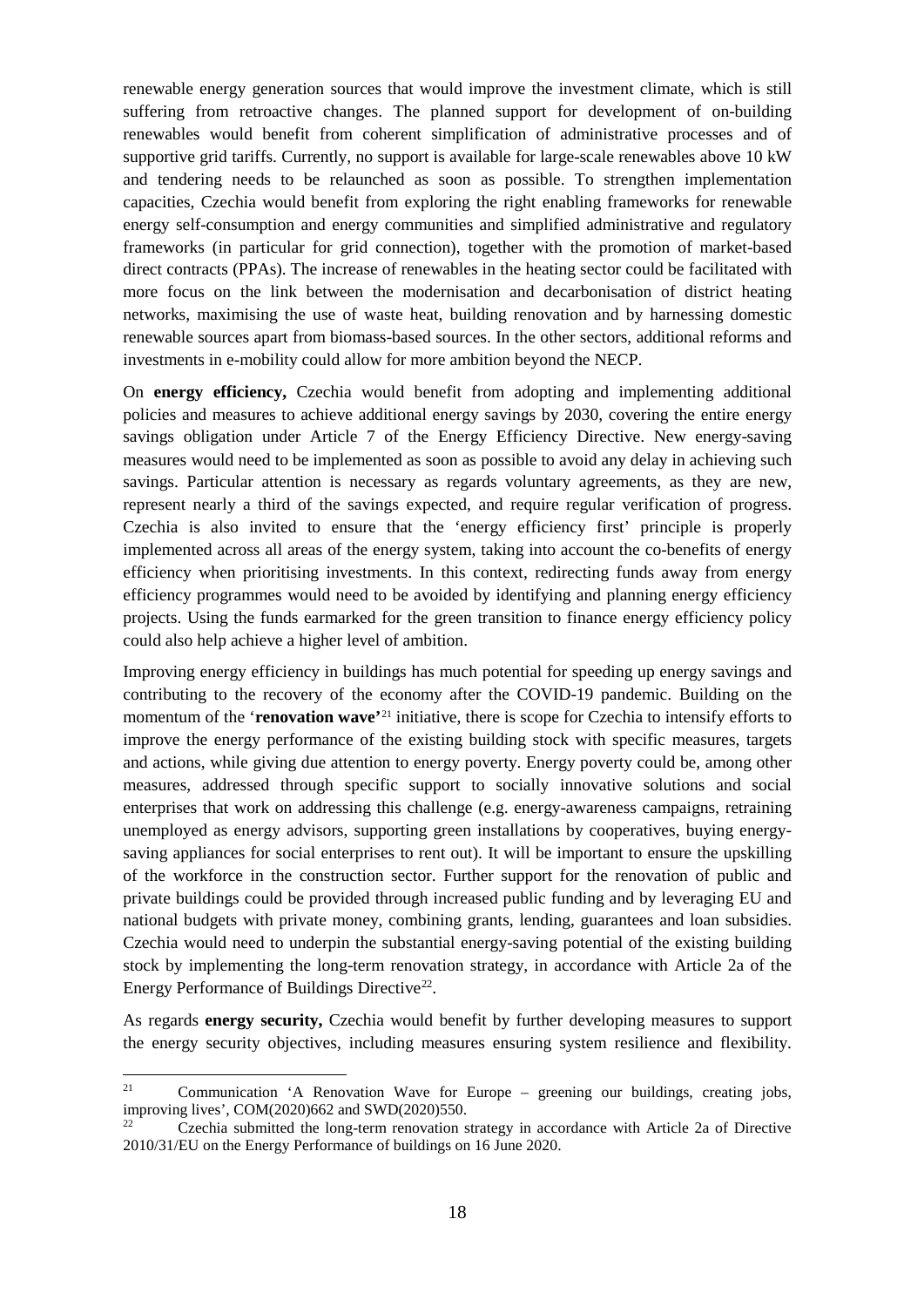Given the plans to step up the role of nuclear energy production, Czechia would also benefit from implementing a long-term strategy for diversifying the supply of nuclear fuels.

As regards the **internal energy market**, Czechia is encouraged to step up the implementation of planned objectives and targets set in the plan as regards further market integration within regional and cross-border cooperation, and for further digitalisation, smart grids and consumer engagement, including energy communities and demand flexibility supported by flexible tariffs.

Czechia would benefit from defining clear indicators to track achievement of milestones towards its **research and innovation and competitiveness** objectives. Over time, the gathering of granular research, innovation and competitiveness data will be useful to strengthen this process. Czechia would need to ensure the link with the SET plan activities undertaken. Czechia would also benefit from stronger links between the competitiveness objectives and the policies and measures to be put in place in the various sectors concerned by 2030. The Czech economy's large industrial base would benefit from a supportive environment to strengthen research, innovation and the competitiveness of the decarbonised technologies and sectors.

Czechia's energy and climate plan indicates sector-specific **investment** needs (for renewables, energy efficiency, infrastructure, and the transmission system), for the different time spans covered. About 30% of the overall investment taken into account (very approximately EUR 20 billion) is expected to come from EU structural and investment funds under the forthcoming programming period. A comprehensive assessment of overall investment needs extending over all sectors and policy areas covered by the plan is imperative if the plan is to be reliably implemented and its objectives attained.

Czechia is invited to continue ongoing efforts on **regional cooperation** with a view to intensifying exchanges and initiatives that will facilitate the implementation of its national energy and climate plan, in particular as regards relevant cross-border issues, including those in the context of the CESEC High-Level Group. Czechia is also invited to better exploit the potential of the **multilevel climate and energy dialogues** to actively engage with regional and local authorities, social partners, civil society organisations, business community, investors and other relevant stakeholders and to discuss with them the different scenarios envisaged for its energy and climate policies.

Czechia is invited to reinforce the analysis of **just and fair transition aspects**, notably by developing a more comprehensive assessment of the social, employment and skills impact of planned objectives, policies and measures, especially in coal regions and carbon-intensive industries. In addition, the country needs to ensure that measures to be mapped by the Coal Commission, and other measures to mitigate the impact of the transition, are effectively implemented. In this regard, the Just Transition Mechanism as part of the European Green Deal may provide an opportunity to intensify efforts by providing financial and technical assistance.

Czechia is encouraged to continue to carefully monitor the evolution of **energy poverty**, and accordingly respond with targeted policies and measures to the associated concerns. Czechia is encouraged to consult the Commission Recommendation of 14 October 2020 on energy poverty and its accompanying staff working document providing guidance on the definition and quantification of the number of households in energy poverty and on the EU-level support available to Member States' energy poverty policies and measures. Czechia is encouraged to translate the outcomes of the working group mapping the issue into specific measures, including legal definitions. In this regard, the momentum of the 'renovation wave' initiative of the European Green Deal provides an opportunity to intensify efforts to tackle energy poverty by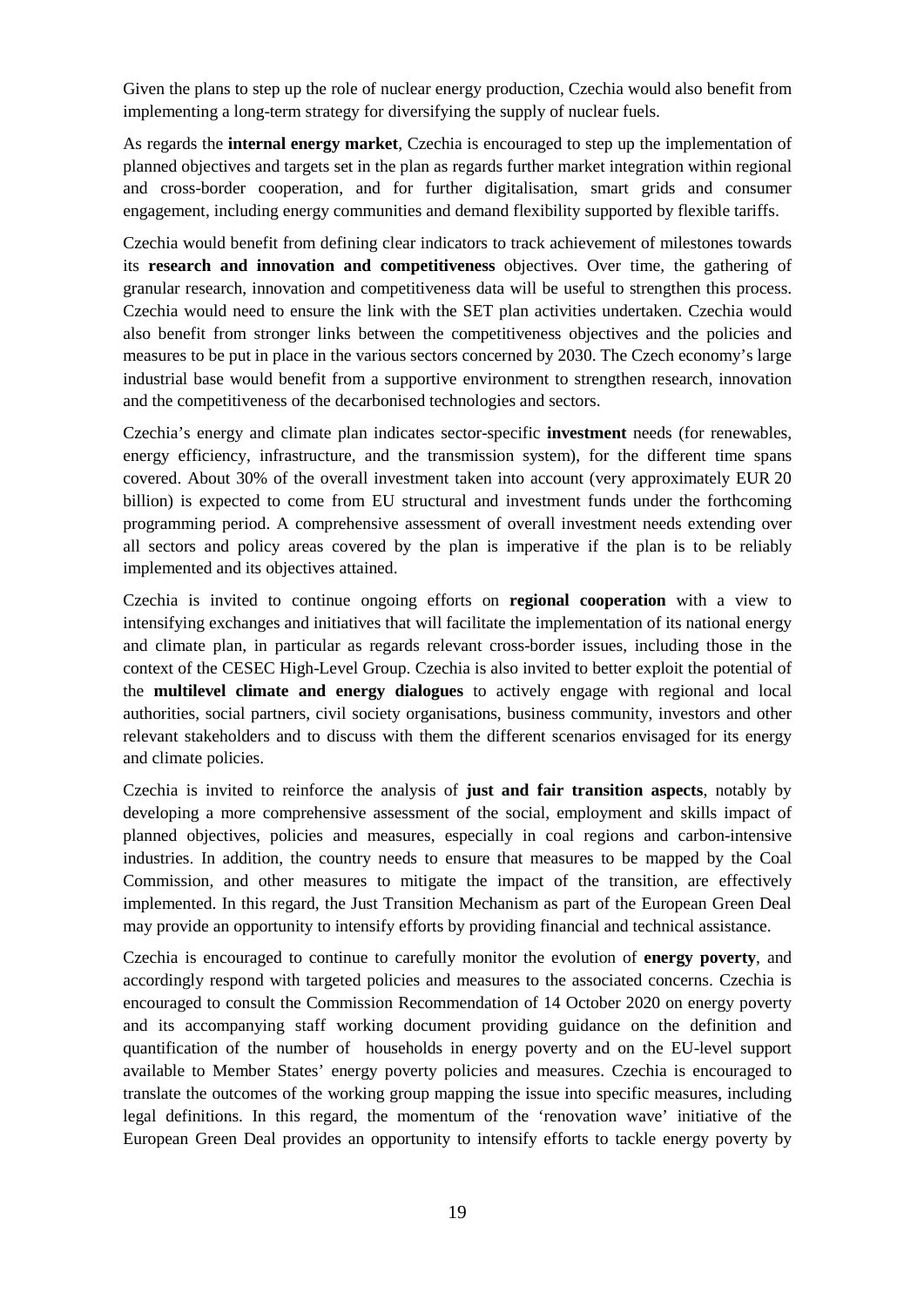improving the energy performance of the existing building stock through specific measures and actions.

Czechia is invited to continue and update reporting on **energy subsidies** and to initiate actions to phase out subsidies, in particular for fossil fuels. The green transition in Czechia would receive a further boost from rapid phase-out of the fossil fuel subsidies identified in the NECP and recent Commission analyses. This would involve the further development and implementation of specific plans with associated timelines, coupled with measures to mitigate the risk of households' energy poverty.

For all investments implementing the national energy and climate plan, Czechia is invited to ensure these are in line with national, regional or local plans for **air pollution** reduction, such as the National Air Pollution Control Programme (NAPCP), and relevant air quality management plans.

In implementing its plan, Czechia is invited to make the **best possible use of the various funding sources available**, combining scaled-up public financing at all levels (national and local, as well as EU funding) and leveraging and crowding in private financing. Tables 1 and 2 of Annex I provide an overview of EU funding sources which should be available to Czechia during the forthcoming multiannual financing period (2021-2027), and EU funding addressed to all Member States and companies. For the forthcoming period, the European Council has committed to the mainstreaming of climate action into all EU programmes and instruments and to an overall target of at least 30% of EU funding to support climate objectives. At the same time, EU expenditure should be consistent with the Paris Agreement and the 'do no harm' principle of the European Green Deal. At EU level, funding will be available for Czechia from the Innovation Fund and the Modernisation Fund, and will also be based on revenues from the auctioning of allowances under the EU Emissions Trading System.

#### <span id="page-20-0"></span>**Link to the recovery from the COVID-19 crisis**

The vast majority of Member States' final national energy and climate plans were drafted before the COVID-19 crisis, and the present Staff Working Document assesses Czechia's plan in that context. Nevertheless, the implementation of Czechia's final integrated national energy and climate plan will need to take full account of the context of the post-COVID-19 recovery.

In the context of the Recovery and Resilience Facility, which is expected to be operational on 1 January 2021, **Czechia's final plan constitutes a strong basis for it to design climate and energy-related aspects of its national recovery and resilience plan**, and to deliver on broader European Green Deal objectives.

In particular, **mature investment projects outlined in the plan, as well as key enabling reforms that address inter alia, investment barriers, should be frontloaded as much as possible**. The link between investments and reforms is of particular relevance for the national recovery and resilience plans, to ensure a recovery in the short to medium term and strengthening resilience in the longer term. In particular, Member States' recovery and resilience plans should effectively address the policy challenges set out in the country-specific recommendations adopted by the Council.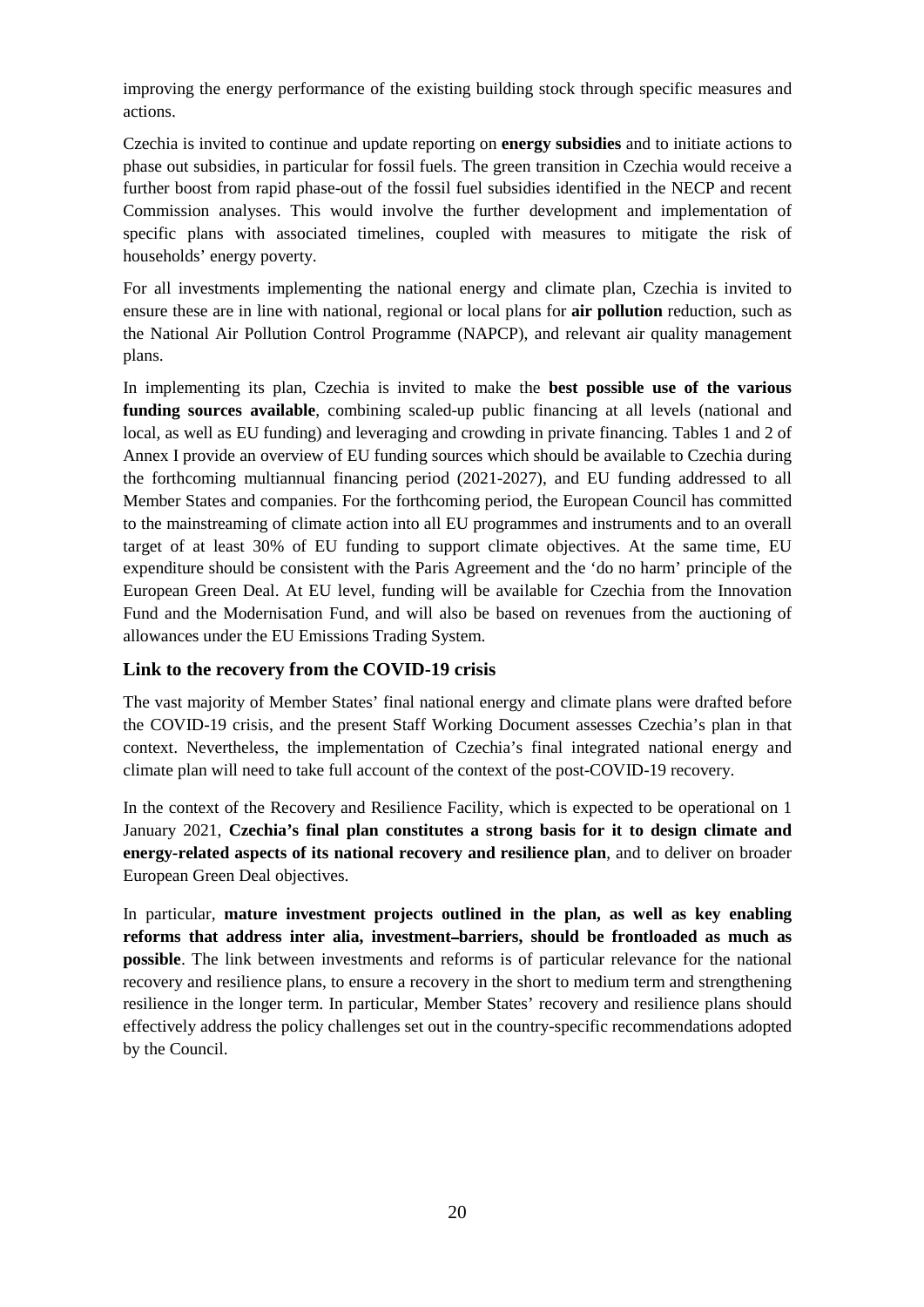In addition, **the Commission strongly encourages Member States to include in their recovery and resilience plans investment and reforms in a number of 'flagship' areas**[23](#page-21-0)**.** In particular, the 'Power up', 'Renovate' and 'Recharge and refuel' flagships are directly related to energy and climate action and to the final national energy and climate plans. Investments and measures under the 'Reskill and upskill' flagship, in particular as regards green technologies, are also essential to foster the climate and energy transition in all Member States.

In turn, the Recovery and Resilience Facility will provide opportunities to accelerate Czechia's green transition while contributing to economic recovery. In order to follow the European Council's commitment to achieve a climate mainstreaming target of 30% for both the multiannual framework and Next Generation EU, **Czechia's recovery and resilience plan will have to include a minimum of 37% expenditure related to climate**. Reforms and investments should effectively address the policy challenges set out in the country-specific recommendations of the European Semester, and will have to respect the principle of 'do no harm'.

Based on Czechia's final national energy and climate plan, and on the investment and reform priorities identified for Czechia in the European Semester, **the Commission services invite Czechia to consider, while developing its national recovery and resilience plan, the following climate and energy-related investment and reform measures**::

- Measures to promote renewables and energy efficiency to reduce dependency on coal and improve the flexibility of the grid, including by reducing administrative burdens to speed up building renovation;
- Measures increasing the roll-out of electric and hydrogen vehicles by developing charging infrastructure and alternative fuels, and tax reforms;
- Measures to promote sustainable transport infrastructure, in particular by investing into the backbone railway infrastructure and improving suburban transport networks.

The above mentioned measures are indicative in nature and not meant to be exhaustive. They aim to orient reflections in the development of the national recovery and resilience plan. They do not prejudge the position of the Commission on the actions to be proposed. This position will, inter alia, need to comply with the agreed legislative text on the Recovery and Resilience Facility.

 $\ddot{\phantom{a}}$ 

<span id="page-21-0"></span><sup>&</sup>lt;sup>23</sup> Cf. Annual Sustainable Growth Strategy 2021 (COM(2020) 575 final), pp. 9-12.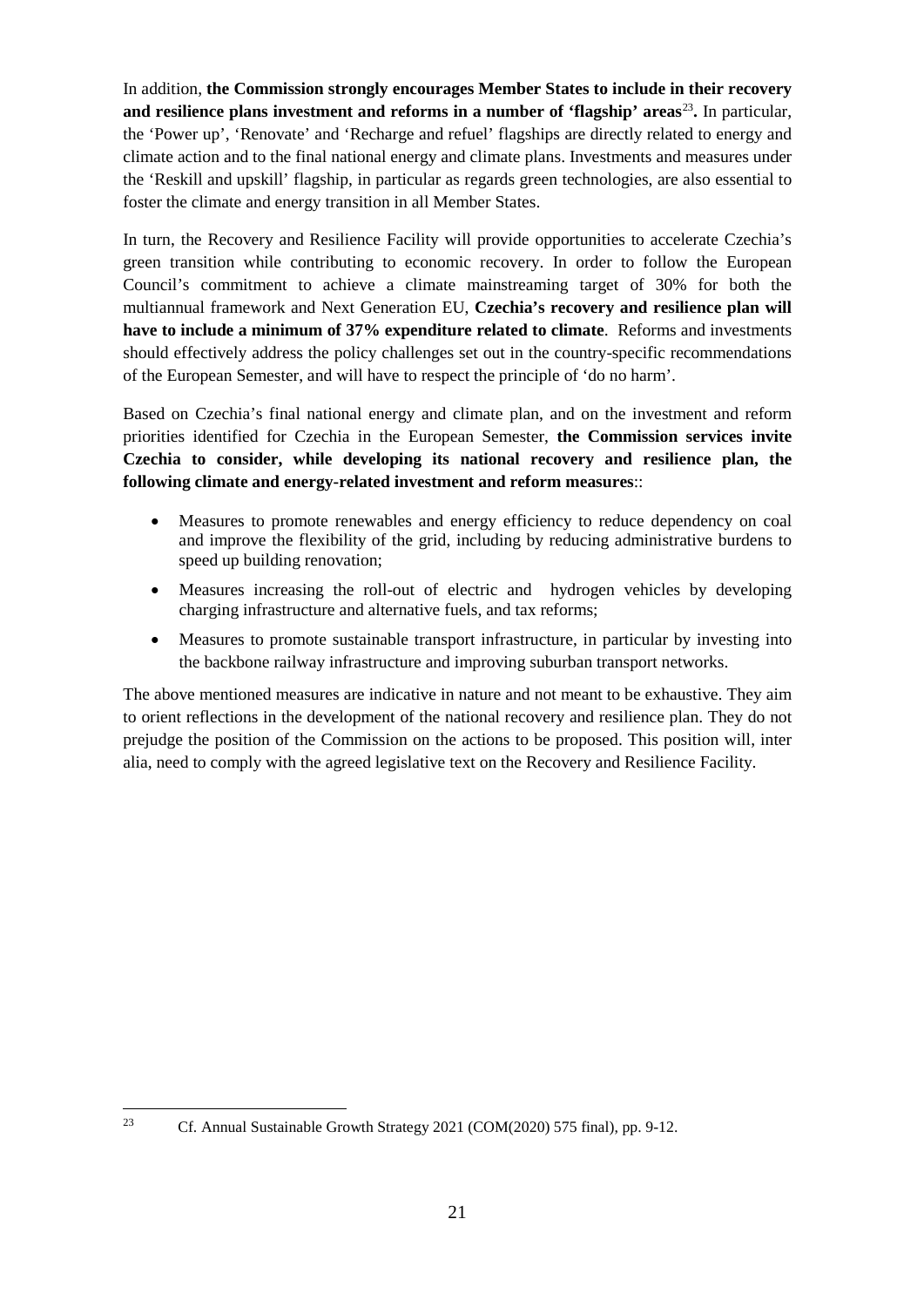## **ANNEX I: POTENTIAL FUNDING FROM EU SOURCES TO CZECHIA, 2021-2027**

#### **Programme Amount Comments** Cohesion policy funds (ERDF, ESF+, Cohesion Fund) 19.8 In current prices. Includes funding for European territorial cooperation (ETC). Does not include amounts transferred to the Connecting Europe Facility. Common agricultural policy – European Agricultural Fund for Rural Development, and direct payments from the European Agricultural Guarantee Fund. 7.9 In current prices. Commitments under the multi-annual financial framework. Recovery and Resilience Facility 6.7 In 2018 prices. Indicative grants envelope, sum of 2021- 2022 and estimated 2023 commitments. Based on the Commission's summer 2020 GDP forecasts. Just Transition Fund 1.5 In 2018 prices. Commitments both under the multi-annual financial framework (MFF) and Next Generation EU. Modernisation Fund 2.8 Approximation: 7/10 of the allocations of ETS allowances to provide revenue to the Modernisation Fund tentatively allocated to Member States for 2021-2030 and assuming a carbon price of EUR 20 per tonne. ETS auction revenue 1.3 | Indicative: average of actual 2018 and 2019 auction revenue, multiplied by seven. The amounts in 2021 to 2027 will depend on the quantity and price of auctioned allowances.

#### <span id="page-22-1"></span><span id="page-22-0"></span>**Table 1: EU funds available, 2021-2027: commitments, EUR billion**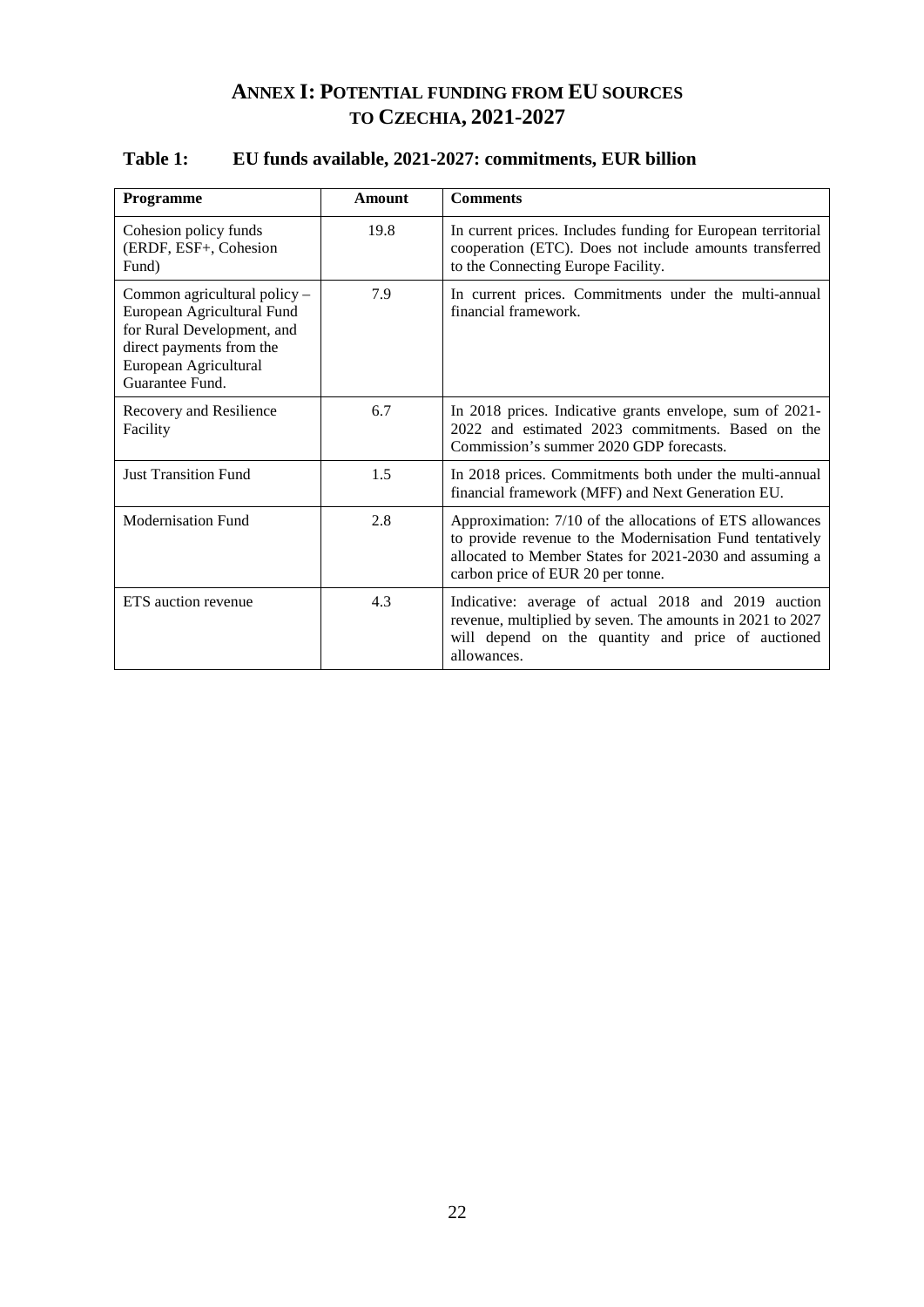| Programme                                                | <b>Amount</b> | <b>Comments</b>                                                                                                                                                                                                                                                                                                                                                                            |
|----------------------------------------------------------|---------------|--------------------------------------------------------------------------------------------------------------------------------------------------------------------------------------------------------------------------------------------------------------------------------------------------------------------------------------------------------------------------------------------|
| <b>Horizon Europe</b>                                    | 91.0          | In current prices. Includes Next Generation EU credits.                                                                                                                                                                                                                                                                                                                                    |
| InvestEU                                                 | 9.1           | In current prices. Commitments both under the multi-annual<br>financial framework (MFF) and Next Generation EU.<br>Includes the InvestEU fund (budgetary guarantee to public<br>and private investment) and the advisory hub (technical<br>advice). Does not consider appropriations available to<br>beneficiaries through implementing partners, such as the<br>European Investment Bank. |
| <b>Connecting Europe Facility</b><br>Transport<br>Energy | 24.1<br>5.8   | In current prices. The commitment for transport includes the<br>contribution transferred from the Cohesion Fund. Excludes<br>Connecting Europe Facility Military Mobility funding for<br>dual use infrastructure.                                                                                                                                                                          |
| Recovery and Resilience<br>Facility                      | 360.0         | In 2018 prices. Non-allocated commitments for loans. Loans<br>for each Member State will not exceed 6.8% of its gross<br>national income.                                                                                                                                                                                                                                                  |
| <b>Technical Support Instrument</b>                      | 0.9           | In current prices.                                                                                                                                                                                                                                                                                                                                                                         |
| Programme for Environment<br>and Climate Action (LIFE)   | 5.4           | In current prices.                                                                                                                                                                                                                                                                                                                                                                         |
| European Agricultural Fund<br>for Rural Development      | 8.2           | In current prices. Commitments under Next Generation EU.                                                                                                                                                                                                                                                                                                                                   |
| <b>Innovation Fund</b>                                   | 7.0           | Approximation: 7/10 of the allocations of ETS allowances to<br>provide revenue to the Innovation Fund for 2021-2030 and<br>assuming a carbon price of EUR 20 per tonne.                                                                                                                                                                                                                    |

### <span id="page-23-0"></span>**Table 2: EU funds available to all Member States, 2021-2027, EUR billion**

#### *Note to both tables*

The figures provided by programmes under the EU budget include both the proposals under the forthcoming multiannual financial framework, and the reinforcement of these under the Next Generation EU instrument outside the EU budget, unless indicated differently.

The figures quoted in this document are based on the conclusions of the European Council of 17-21 July 2020. They however do not prejudge the outcome of the ongoing discussions between the European Parliament and the Council on the elements of the recovery package, such as the Multiannual Financial Framework, the sectoral programmes, their structure and budgetary envelopes, which will be concluded in accordance with their respective adoption procedure.

For most of the above funds, support to the climate and energy transition is one objective among others. However, for the forthcoming period, the European Council has committed to the mainstreaming of climate action into all EU programmes and instruments and to an overall target of at least 30% of EU funding to support climate objectives. EU expenditure should also be consistent with the Paris Agreement and the 'do no harm' principle of the European Green Deal.

Some of the programmes listed in Table 2 provide funding through open calls to companies, not public administrations.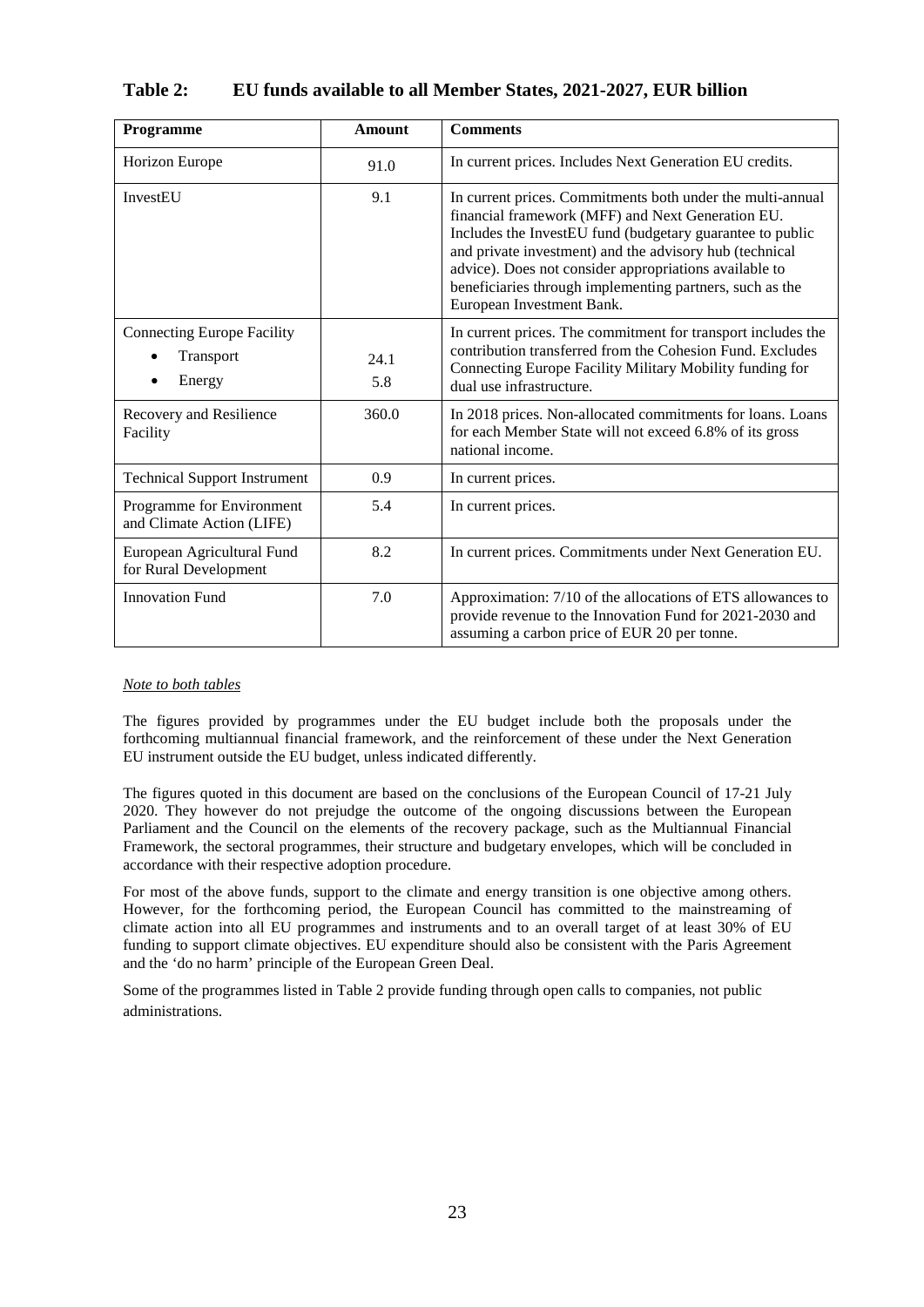# <span id="page-24-1"></span>**ANNEX II – DETAILED ASSESSMENT OF HOW COMMISSION RECOMMENDATIONS[24](#page-24-1) HAVE BEEN ADDRESSED**

| <b>Recommendations</b>                                                                                                                                                                                                                                                                                                                                                                                                                                                                                                                                                                                                                                                                                                                                                                  | <b>Assessment</b>                                                                                                                                                                                                                                                                                                                                                                                                                                                                                                                                                                                                                                                                                                                                                                                                                                                                                                                                                                                                                                                                                                                                                                                                                                                 |  |
|-----------------------------------------------------------------------------------------------------------------------------------------------------------------------------------------------------------------------------------------------------------------------------------------------------------------------------------------------------------------------------------------------------------------------------------------------------------------------------------------------------------------------------------------------------------------------------------------------------------------------------------------------------------------------------------------------------------------------------------------------------------------------------------------|-------------------------------------------------------------------------------------------------------------------------------------------------------------------------------------------------------------------------------------------------------------------------------------------------------------------------------------------------------------------------------------------------------------------------------------------------------------------------------------------------------------------------------------------------------------------------------------------------------------------------------------------------------------------------------------------------------------------------------------------------------------------------------------------------------------------------------------------------------------------------------------------------------------------------------------------------------------------------------------------------------------------------------------------------------------------------------------------------------------------------------------------------------------------------------------------------------------------------------------------------------------------|--|
| <b>Decarbonisation</b><br>No recommendation<br>$-$ GHG                                                                                                                                                                                                                                                                                                                                                                                                                                                                                                                                                                                                                                                                                                                                  | n.a.                                                                                                                                                                                                                                                                                                                                                                                                                                                                                                                                                                                                                                                                                                                                                                                                                                                                                                                                                                                                                                                                                                                                                                                                                                                              |  |
| <b>Decarbonisation</b><br>Increase the level of ambition for 2030 to a renewable energy<br>share of at least 23 % as Czechia's contribution to the Union's<br>- renewables<br>2030 target for renewable energy, as indicated by the formula<br>in Annex II under Regulation (EU) 2018/1999. Include an<br>indicative trajectory in the final plan that reaches all the<br>reference points pursuant to Article $4(a)(2)$ of Regulation (EU)<br>2018/1999 in accordance with that share, in view of the need<br>to increase the level of efforts for reaching this target<br>collectively.<br>Put forward detailed and quantified policies and measures that<br>are in line with the obligations laid down in Directive (EU)<br>2018/2001 of the European Parliament and Council (8), to | Partially<br>Although Czechia has increased its contribution to the EU<br>addressed<br>renewables target from 20.8% to 22% as a share of gross final<br>consumption by 2030, this contribution is still below the 23% by<br>2030 that results from the formula set out in Annex II to the<br>Governance Regulation. The NECP does give a reason for<br>remaining below the Commission's recommended contribution.<br>The indicative trajectory to reach the 2030 contribution is set out for<br>all the years between 2021 and 2030, with an indicative trajectory<br>reaching the reference points of 18% by 2022, 43% by 2025 and<br>65% by 2027. (The final plan includes an indicative trajectory with<br>17% by 2022, 18.7% by 2025 and 19.9% by 2027.) The estimated<br>trajectories for the sectorial share of renewable energy technologies<br>to achieve the overall sectoral trajectories for renewable energy<br>from 2021 to 2030 and sector are provided in yearly steps and in<br>absolute values.<br>The main policy announced is the revision of the renewable energy<br>Partially<br>law, which is expected to be adopted in one to two years. This will<br>addressed<br>delay the effect of the measures it contains. Details of other policies |  |

<span id="page-24-0"></span><sup>24</sup> Commission Recommendation of 18 June 2019 on the draft integrated national energy and climate plan of Czechia covering the period 2021-2030 [\(2019/C 297/03\)](https://eur-lex.europa.eu/legal-content/EN/TXT/PDF/?uri=CELEX:32019H0903(03)&from=EN), OJ C 297, 3.9.2019, p. 9.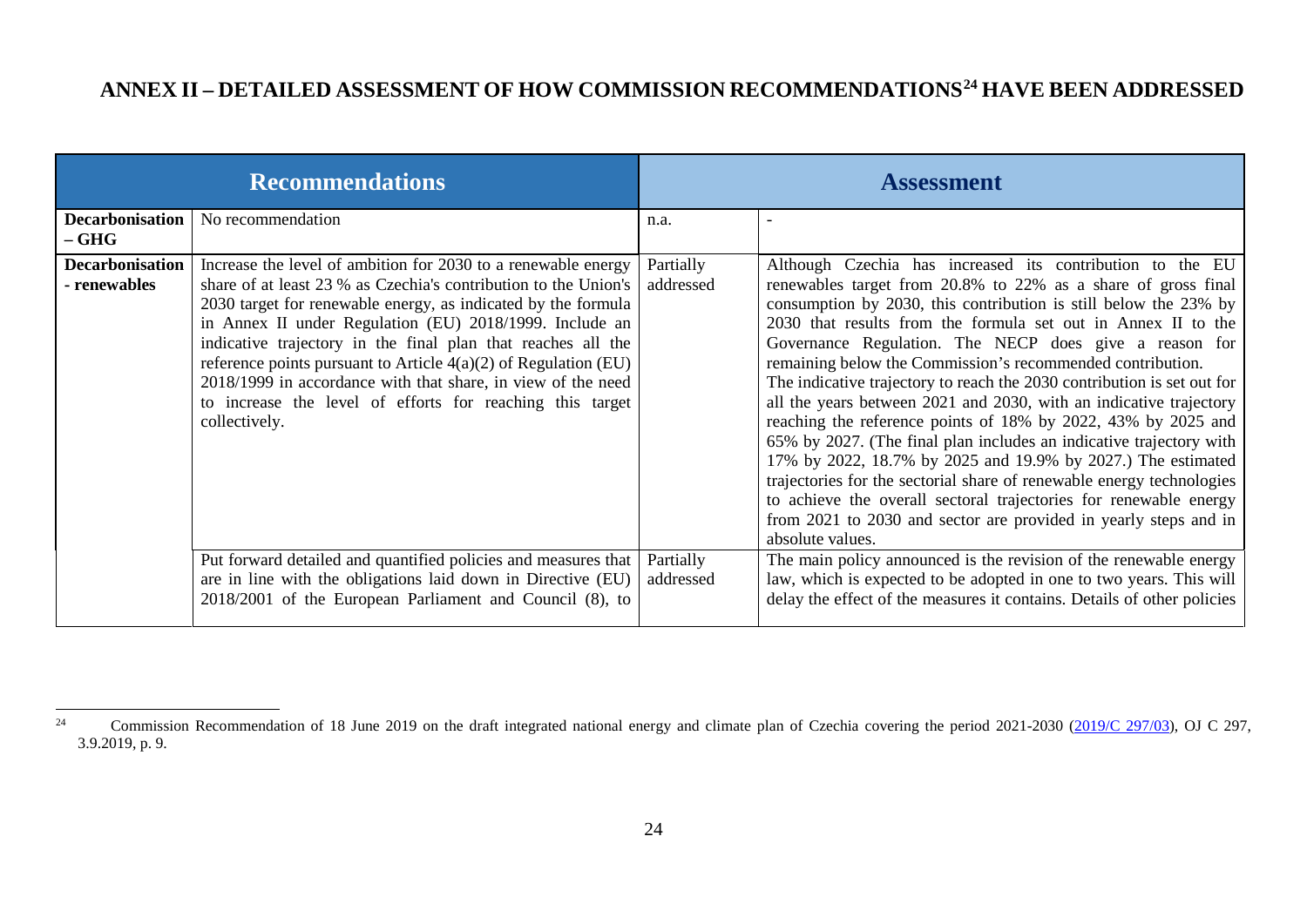| enable a timely and cost-effective achievement of this<br>contribution.                                                                                                                                                        |                        | have been added, but the descriptions and impact assessments of<br>these policies are not such as to enable a full assessment of whether<br>the measures concerned can meet their objectives, whether the<br>budget is adequate, or whether sufficient resources are available to<br>cover the budget.                                                                                                                                                                                                                                                                                                                                                                                                                                                                                                                                                                                                                                         |
|--------------------------------------------------------------------------------------------------------------------------------------------------------------------------------------------------------------------------------|------------------------|------------------------------------------------------------------------------------------------------------------------------------------------------------------------------------------------------------------------------------------------------------------------------------------------------------------------------------------------------------------------------------------------------------------------------------------------------------------------------------------------------------------------------------------------------------------------------------------------------------------------------------------------------------------------------------------------------------------------------------------------------------------------------------------------------------------------------------------------------------------------------------------------------------------------------------------------|
| Increase the level of ambition in the heating and cooling sector<br>to meet the indicative target included in Article 23 of<br>Directive (EU) 2018/2001.                                                                       | Partially<br>addressed | The target has been increased from 0.8 to 1.0 percentage points of<br>the annual increase in renewables in the heating and cooling sector.<br>However, the figure remains below the obligatory 1.1 percentage<br>points (without use of waste heat). The measures described in the<br>NECP are limited. District heating is missing from among the<br>priorities.                                                                                                                                                                                                                                                                                                                                                                                                                                                                                                                                                                              |
| Put forward measures to meet the transport target set in<br>Czechia's plan in line with Article 25 of Directive (EU)<br>2018/2001.                                                                                             | Largely<br>addressed   | The measures to promote the renewable transport target are included<br>in the proposed amendment to Act No. 165/2012 Coll., on<br>supported energy sources, which sets out a support scheme for<br>renewable and/or supported renewable sources after 2020. Fiscal<br>measures are also included to support the blending of biofuels with<br>petrol or diesel. Czechia plans to lay down mandatory percentages<br>of renewables in national legislation and will implement measures<br>to promote the development of the market for vehicles running on<br>alternative fuels. However, the deadline for transposing the relevant<br>provisions into national legislation is 30 June 2021, so there is still<br>some time to go. An additional problem is the age of the Czech<br>vehicle fleet, which averaged 14.75 years in 2018. Moreover, failure<br>to introduce sufficient support has resulted in a slow and uncertain<br>renewal rate. |
| Include measures to reduce administrative burden and related<br>to the enabling frameworks for renewable self-consumption<br>and renewable energy communities, in line with Articles 21<br>and 22 of Directive (EU) 2018/2001. | Partially<br>addressed | The NECP announces that the transposition will contain legislative,<br>non-legislative and financial measures to support Communities that<br>produce energy from renewable sources and self-consumption of<br>renewables. However, the plan does not include any specific<br>measures. It provides no detailed information about plans to reduce<br>administrative burden in permitting, authorisation and network<br>charging. It also lacks information about<br>power purchase<br>agreements.                                                                                                                                                                                                                                                                                                                                                                                                                                               |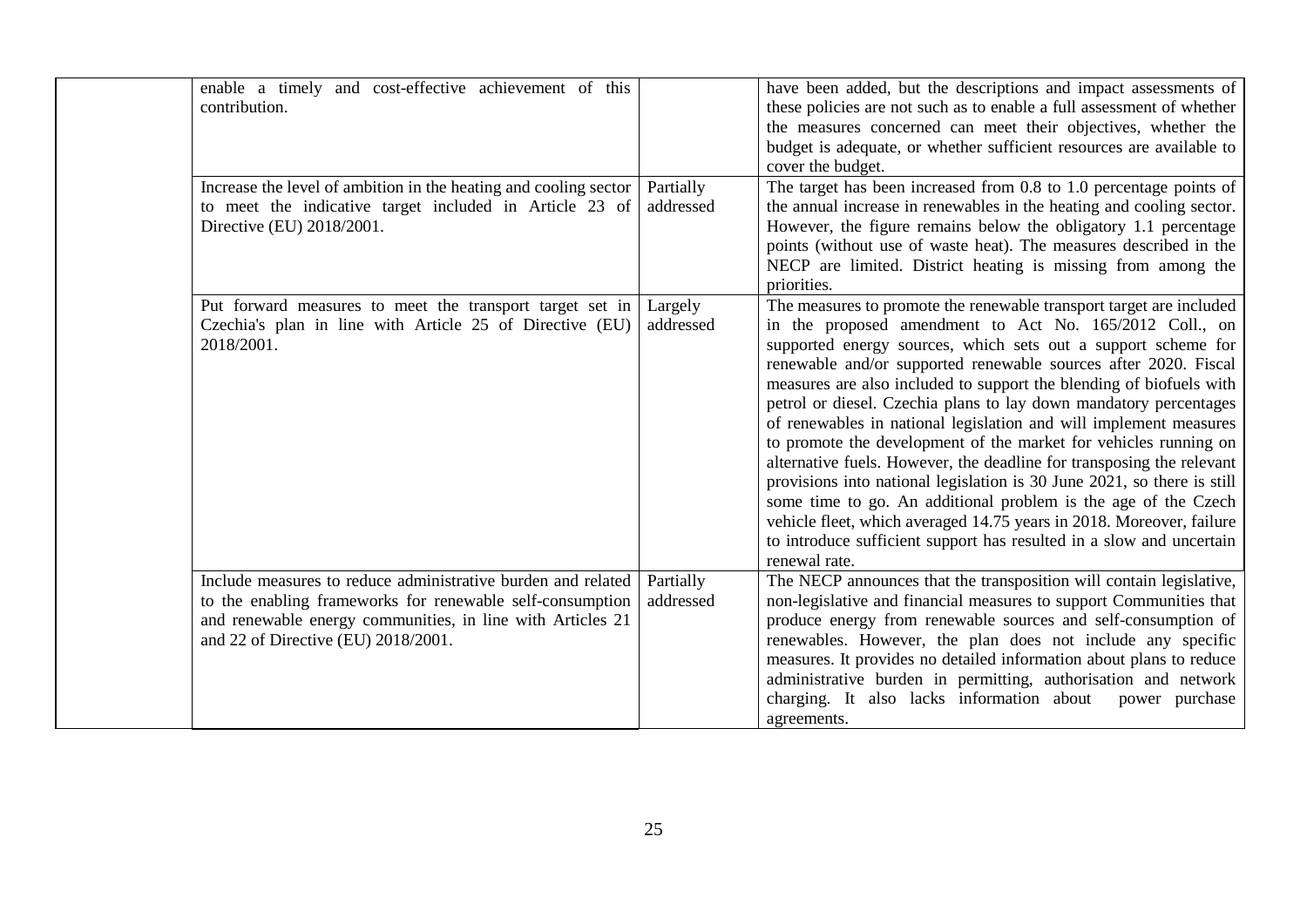| <b>Energy</b><br>efficiency                          | Increase its ambition towards reducing primary energy<br>consumption in view of the need to increase the level of<br>efforts to reach the Union's 2030 energy efficiency target.                                                                                                                                           | Not addressed          | Czechia does not plan to increase its ambition in the area of energy<br>efficiency. This is because of necessary investments going beyond<br>the ones needed to meet the target set in Art. 7 of the Energy<br>Efficiency Directive.                                                                                            |
|------------------------------------------------------|----------------------------------------------------------------------------------------------------------------------------------------------------------------------------------------------------------------------------------------------------------------------------------------------------------------------------|------------------------|---------------------------------------------------------------------------------------------------------------------------------------------------------------------------------------------------------------------------------------------------------------------------------------------------------------------------------|
|                                                      | Support it with policies and measures that would deliver<br>additional energy savings by 2030. Better identify the policies<br>and measures which are planned to be adopted in the period<br>2021-2030, also based on the assessment of their expected<br>impacts.                                                         | Partially<br>addressed | In the final NECP, policies and measures relating to Art. 7 of the<br>Energy Efficiency Directive are listed in Annex 4.<br>The information provided on the renovation of the building stock<br>has been improved, but remains limited.<br>The long-term renovation strategy was notified to the Commission<br>on 16 June 2020. |
| <b>Energy security</b>                               | Include projections for the future energy mix, including<br>renewable sources of gas, and planned measures in the area of<br>resilience of the energy system, demand side measures,<br>cybersecurity and critical infrastructure.                                                                                          | Partially<br>addressed | The final plan includes measures to improve diversification and<br>prevent existing levels of energy dependency from worsening. It<br>now also describes measures to make the energy system more<br>flexible overall. However, most of these measures lack specific<br>timelines for implementation.                            |
|                                                      | Provide more detailed policies and measures aiming at<br>increase of the diversification natural gas supply from third<br>countries.                                                                                                                                                                                       | Partially<br>addressed | The level of development of the gas system, together with access to<br>gas hubs with diversified supply, ensures increased diversification<br>of supply sources.                                                                                                                                                                |
|                                                      | In addition, specify the measures supporting the energy<br>security objectives on diversification and reduction of energy<br>dependency, including measures ensuring flexibility and the<br>long-term supply of nuclear materials and fuel, particularly in<br>view of the development of the nuclear generation capacity. | Partially<br>addressed | Measures to support overall energy security, diversification and the<br>resilience of the energy system are identified. Nuclear energy is<br>accorded an important role, replacing coal and lignite in the energy<br>mix.                                                                                                       |
| <b>Internal energy</b><br>market                     | Define forward-looking objectives and targets concerning<br>market integration, in particular well defined new and planned<br>measures. Set out the potential of renewable gases.                                                                                                                                          | Largely<br>addressed   | The final plan provides more details of the potential offered by<br>renewable gases. It also refers to the existence of assessments of<br>specific legislative measures designed to develop competition.<br>However, for administrative reasons these are not included in the<br>plan.                                          |
|                                                      | Include in the final plan an overall assessment of existing and<br>future measures related to the development of competition.                                                                                                                                                                                              | Largely<br>addressed   | The final plan outlines electricity market reforms better. It also<br>promotes the participation of all resources, and better integration of<br>renewables, and promotes an active role and protection for<br>prosumers and consumers.                                                                                          |
| <b>Research</b><br>innovation and<br>competitiveness | Further clarify their national objectives and funding targets in<br>research, innovation and competitiveness, specifically related<br>to the Energy Union, to be achieved between now and 2030,                                                                                                                            | Partially<br>addressed | There are several national documents that include relevant areas<br>where R&I objectives are defined. However, these objectives do not<br>have a specific timeline or quantified targets, nor are they supported                                                                                                                |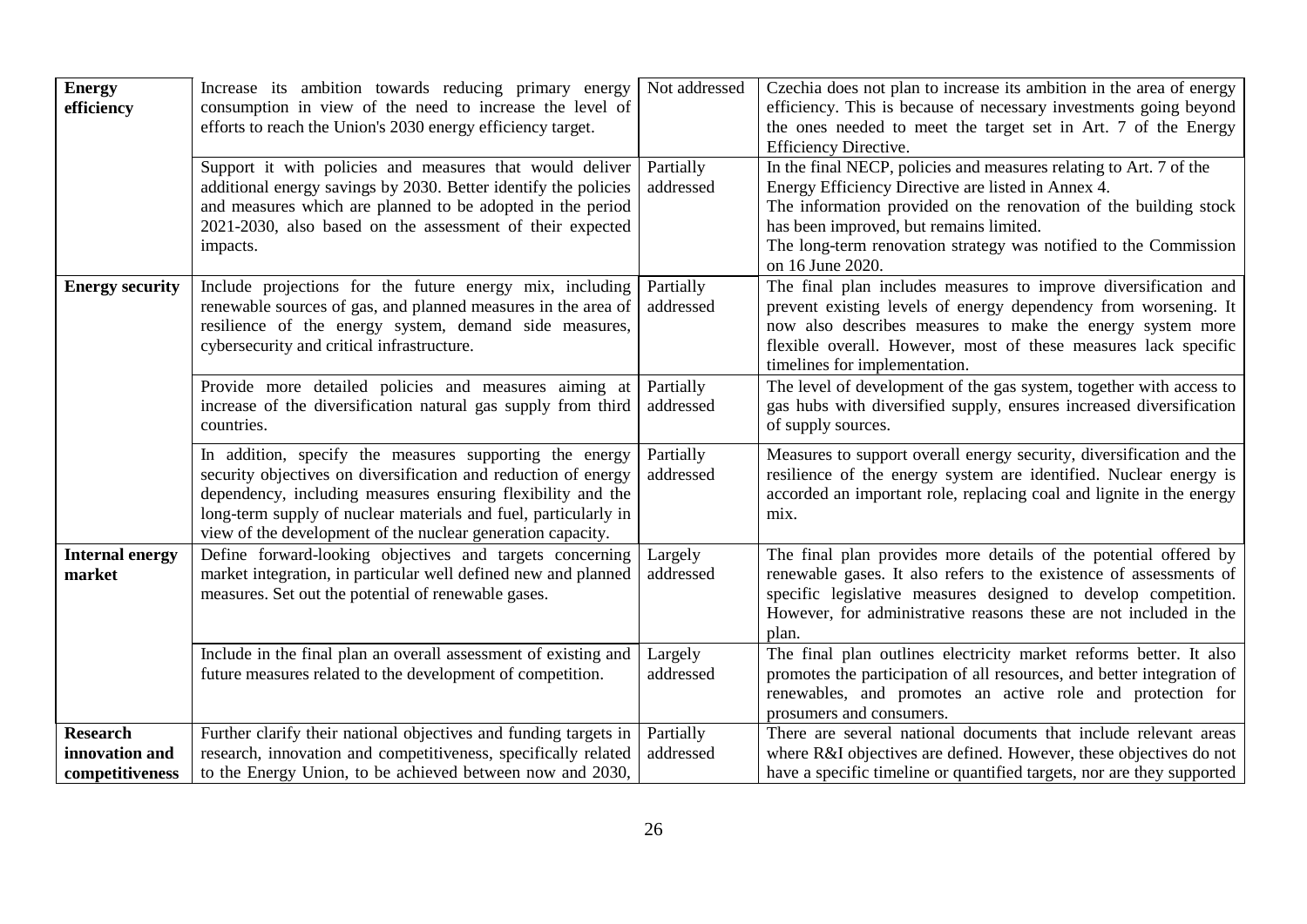|                                              | so that they are readily measurable and fit for purpose to<br>support the implementation of targets in the other dimensions<br>of the integrated national energy and climate plan.                                                                                                                                                                                                                                                                                                                                                                                                                                         |                        | by specific policies or measures.<br>For this reason, the Commission takes the view that R&I efforts are<br>only partly addressed.<br>No specific or measurable objectives have been defined as regards<br>competitiveness.                                                                                                                                                                                                                                                                                                                                                                                                                                                                                                                                                                                                                                                                                                                                                                                                                                                                                                                                                                                                             |
|----------------------------------------------|----------------------------------------------------------------------------------------------------------------------------------------------------------------------------------------------------------------------------------------------------------------------------------------------------------------------------------------------------------------------------------------------------------------------------------------------------------------------------------------------------------------------------------------------------------------------------------------------------------------------------|------------------------|-----------------------------------------------------------------------------------------------------------------------------------------------------------------------------------------------------------------------------------------------------------------------------------------------------------------------------------------------------------------------------------------------------------------------------------------------------------------------------------------------------------------------------------------------------------------------------------------------------------------------------------------------------------------------------------------------------------------------------------------------------------------------------------------------------------------------------------------------------------------------------------------------------------------------------------------------------------------------------------------------------------------------------------------------------------------------------------------------------------------------------------------------------------------------------------------------------------------------------------------|
|                                              | Underpin such objectives with specific and adequate policies<br>and measures, including those to be developed in cooperation<br>with other Member States, such as the European Strategic<br>Energy Technology Plan.                                                                                                                                                                                                                                                                                                                                                                                                        | Partially<br>addressed | Cooperation with the SET plan is mentioned, but no reference is<br>made to appropriate policies or measures to be developed in this<br>context.                                                                                                                                                                                                                                                                                                                                                                                                                                                                                                                                                                                                                                                                                                                                                                                                                                                                                                                                                                                                                                                                                         |
| <b>Regional</b><br>cooperation               | Continue the already excellent approach to regional<br>cooperation in the framework of the Visegrad Group involving<br>Czechia, Hungary, Poland and Slovakia, as well as bilateral<br>dialogues with other Member States. Such cooperation could<br>include topics such as further integration in the internal energy<br>market, measures related to assessing system adequacy in light<br>of the planned continuation of a capacity market, just<br>decarbonisation<br>further<br>transition,<br>and<br>renewables<br>deployment, including resulting impacts on the energy system<br>and cross-border electricity trade. | Partially<br>addressed | Czechia has consulted neighbouring Member States (bilaterally or<br>as part of cooperation within the Visegrad group) in the course of<br>drafting the NECP. Opportunities for further cooperation have been<br>discussed, although no information is available on any specific<br>decisions or measures for cooperation. The discussion has<br>consistently been conducted at a high level. Czechia states clearly<br>that it does not favour setting up a regional platform for cooperation<br>on the NECP. Rather, it prefers to take a bottom-up approach based<br>on bilateral and multilateral cooperation groups set up to discuss<br>specific individual issues. In the final plan, Czechia has added<br>information on cooperation in the field of renewables. However, it<br>only states that it is open to implementing certain measures if<br>needed (statistical transfer/ opening up support schemes to foreign<br>producers). A chapter has been added on the impacts of planned<br>policies on other Member States, but it remains vague and does not<br>identify any negative impacts. No further information has been<br>provided on cooperation in other dimensions highlighted in the<br>Commission recommendation. |
| <b>Investments</b><br>and funding<br>sources | Extend its analysis of investment needs and sources, including<br>appropriate financing at national, regional and Union level,<br>which is currently provided for specific policies, to a general<br>overview of investment needs to reach its energy and climate<br>objectives.                                                                                                                                                                                                                                                                                                                                           | Partially<br>addressed | The areas considered are renewables, energy<br>efficiency,<br>infrastructure, and the transmission system, but there is no general<br>overview of investment needs and funding. Issues such as transport<br>are not covered. Funding sources discussed cover EU funds and<br>funding from the state budget. Concerning cohesion policy, the plan<br>estimates the potential overall allocation for the next programming<br>period by fund (totalling about EUR 20.02 billion)                                                                                                                                                                                                                                                                                                                                                                                                                                                                                                                                                                                                                                                                                                                                                           |
|                                              | Consider also the cost-effective generation of transfers to<br>other Member States under Regulation (EU) 2018/842 of the                                                                                                                                                                                                                                                                                                                                                                                                                                                                                                   | Fully<br>addressed     | So far, Czechia is not planning to use the cost-effective generation<br>of transfers of GHG savings to other Member States, but maintains                                                                                                                                                                                                                                                                                                                                                                                                                                                                                                                                                                                                                                                                                                                                                                                                                                                                                                                                                                                                                                                                                               |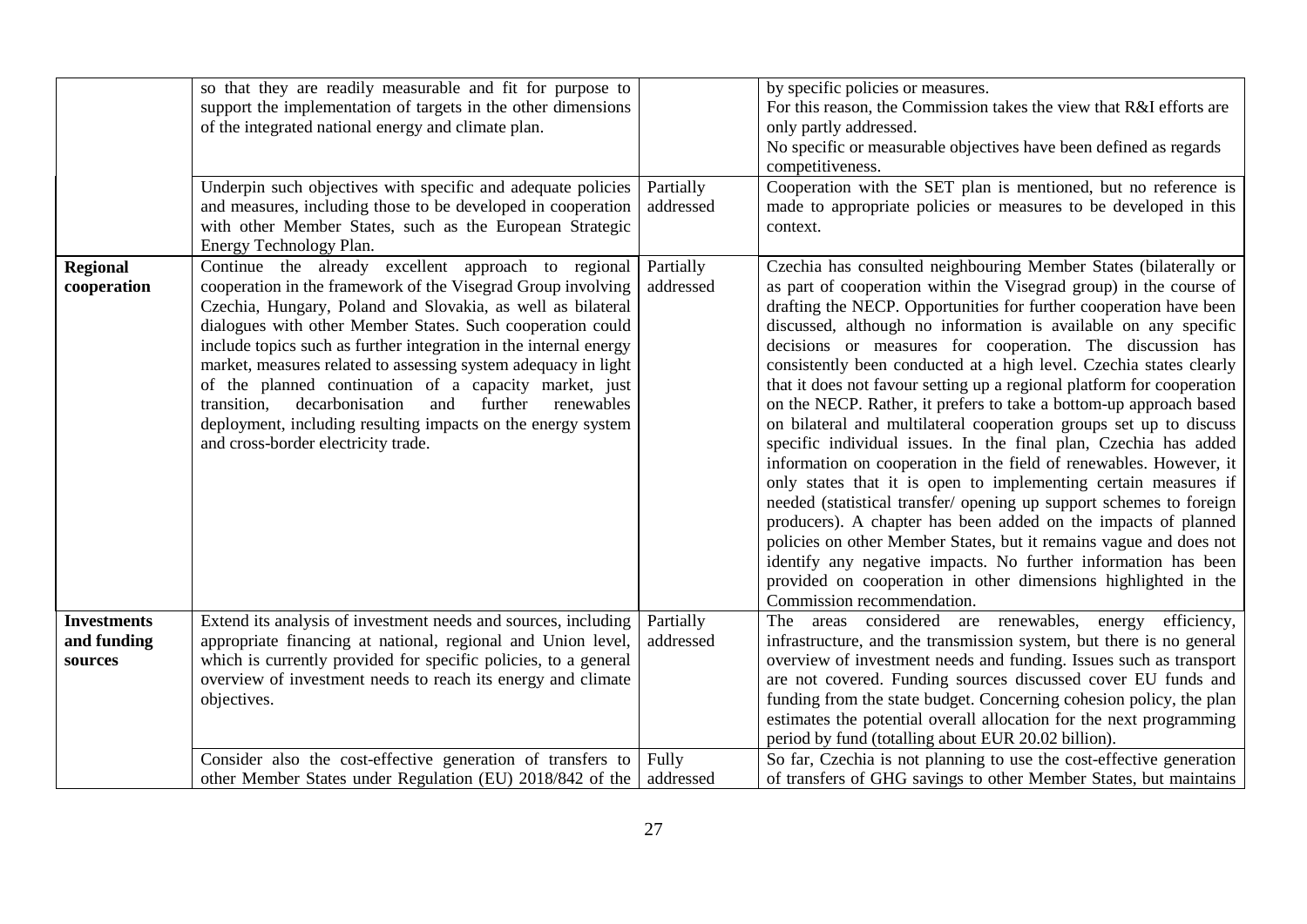|                            | European Parliament and Council (9) as funding source.                                                                                                                                                                                                                |                      | the possibility of both positive and negative transfers linked to the<br>share of renewables.                                                                                                                                                                                                                                                                                                                                                                                                                                                                                                                                                                                                                                                                                                                                                                                                                                                                             |
|----------------------------|-----------------------------------------------------------------------------------------------------------------------------------------------------------------------------------------------------------------------------------------------------------------------|----------------------|---------------------------------------------------------------------------------------------------------------------------------------------------------------------------------------------------------------------------------------------------------------------------------------------------------------------------------------------------------------------------------------------------------------------------------------------------------------------------------------------------------------------------------------------------------------------------------------------------------------------------------------------------------------------------------------------------------------------------------------------------------------------------------------------------------------------------------------------------------------------------------------------------------------------------------------------------------------------------|
| <b>Energy</b><br>subsidies | List all energy subsidies                                                                                                                                                                                                                                             | Largely<br>addressed | The final plan lists subsidies for renewables, energy efficiency and<br>fossil fuels. The list is largely in line with the categories of subsidies<br>identified in recent Commission analyses of energy subsidies.                                                                                                                                                                                                                                                                                                                                                                                                                                                                                                                                                                                                                                                                                                                                                       |
|                            | List in particular fossil fuel subsidies                                                                                                                                                                                                                              | Largely<br>addressed | The final plan lists fossil fuel subsidies. The list is largely in line<br>with the categories of subsidies identified in recent Commission<br>analyses of energy subsidies.                                                                                                                                                                                                                                                                                                                                                                                                                                                                                                                                                                                                                                                                                                                                                                                              |
|                            | List actions undertaken as well as plans to phase them out.                                                                                                                                                                                                           | Not addressed        | The plan does not include any actions or plans to phase out energy<br>subsidies. It states that Czechia does not intend to systematically<br>phase out energy subsidies that are key to meeting the EU 2030<br>ambitions on climate protection, reducing air pollution, increasing<br>the share of renewable energy sources and improving energy<br>performance. Actions and timelines to phase out fossil fuel<br>subsidies are not included in the plan.                                                                                                                                                                                                                                                                                                                                                                                                                                                                                                                |
| Air quality                | Complement the analysis of the interactions with air quality<br>and air emissions policy presenting the impacts on air<br>pollution for the various scenarios providing underpinning air<br>pollutant projections and considering synergies and trade-off<br>effects. | Largely<br>addressed | The complementing of the analysis of the interactions with air<br>quality and air emissions policy has been fully addressed, notably in<br>part 4.2.1 (iii) of the plan.<br>The quantification of the impacts on air pollution for the various<br>scenarios is only addressed only for a subset of scenarios in Table<br>76.<br>Notably emissions until 2030 of five polluting substances are<br>included for two scenarios (existing and additional measures<br>respectively), albeit with no methodological information.<br>Furthermore, the priority measures considered for these projections<br>are not consistent with the WAM scenario of the overall plan.<br>The consideration of synergies and trade-offs has been addressed,<br>mostly through the link with air pollution in the energy sector, i.e.<br>increased energy efficiency, phase out of coal, better use of biomass<br>in household heating, including support scheme for replacement of<br>stoves. |